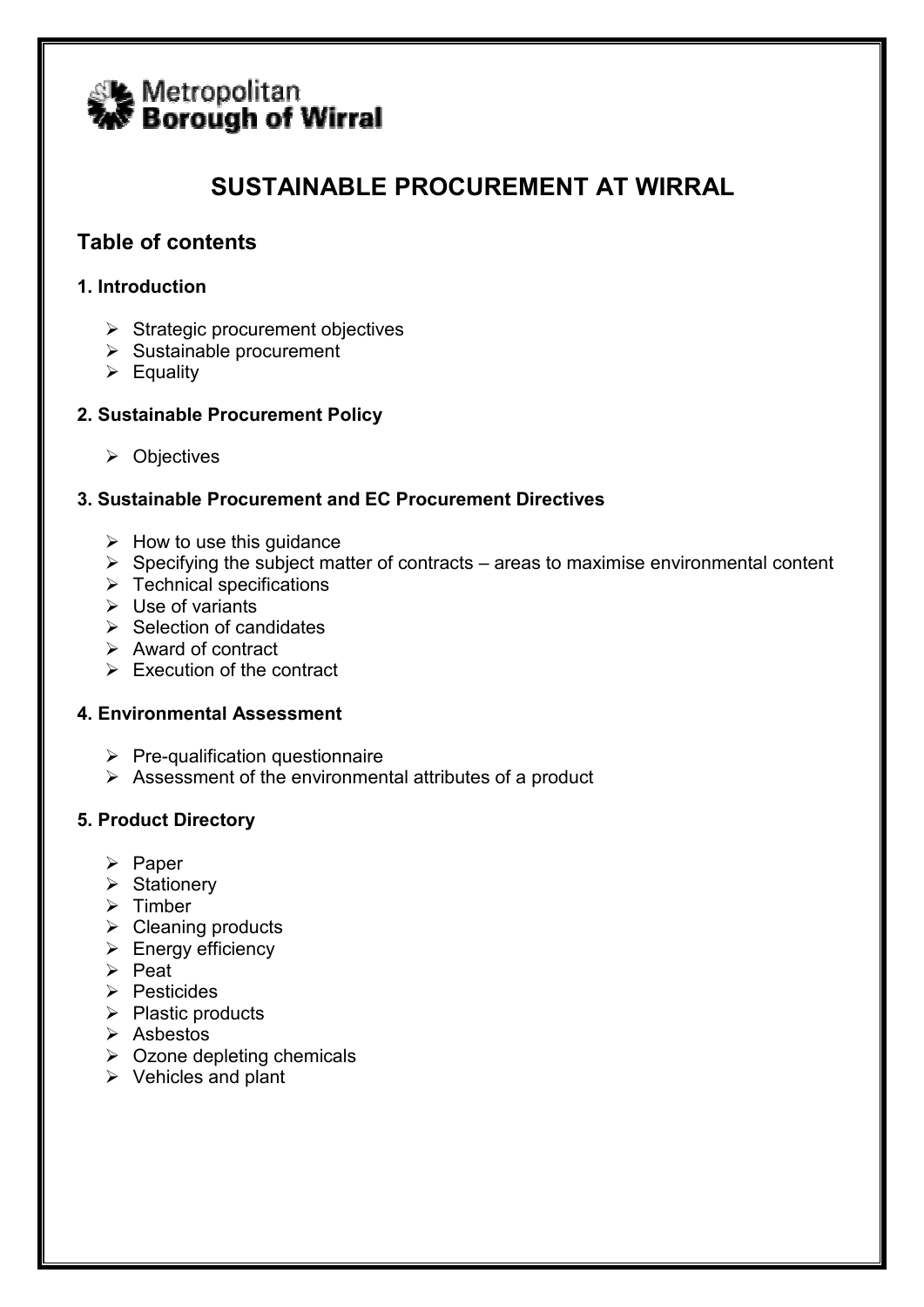

# 6.0 Timber Purchasing Policy

- $\triangleright$  Policy
- ▶ Timber Purchasing Policy Guidance Notes
- $\triangleright$  Tropical Hardwoods

# 7.0 Supplier and Contractors

- $\triangleright$  MBW Policy
- $\triangleright$  Purchasing officers/contract officers

# 8.0 Eliminating Waste

- $\triangleright$  MBW Policy
- $\triangleright$  Purchasing officers/contract officers
- $\triangleright$  Reuse
- $\triangleright$  Recycle

# 9.0 Prohibited Products List

- $\triangleright$  UK Red List
- $\triangleright$  EC Black List
- $\triangleright$  Trade Names

# 10. Labels and Standards

- $\geq$  List of labels and standards
- $\triangleright$  Contacts

# 11. Contract & Legal Issues

- $\triangleright$  Environmental issues
- Equal Opportunities

# 12. Common Questions on Environmental Purchasing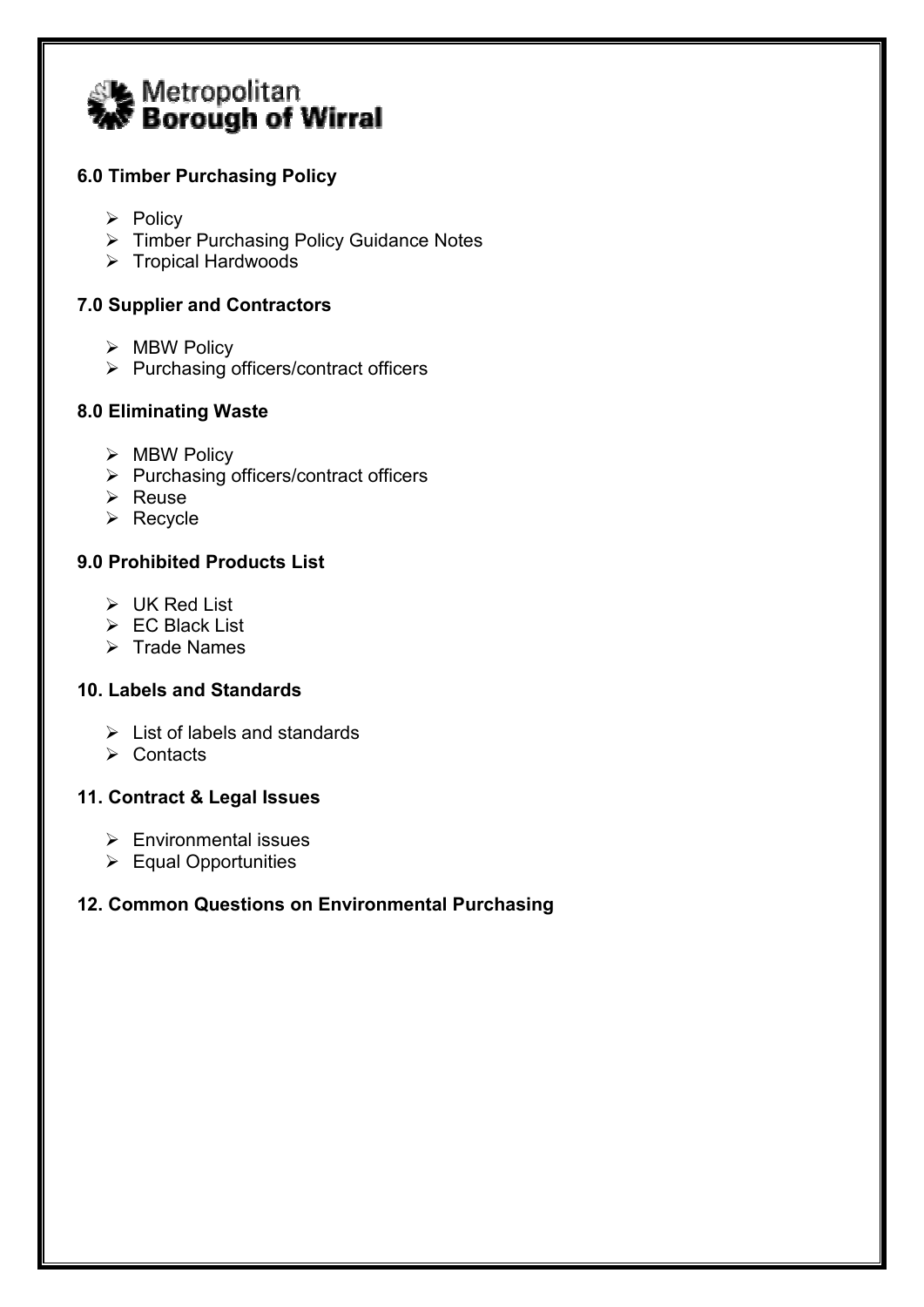

# 1.0 INTRODUCTION

# Strategic Procurement Objectives

The Metropolitan Borough of Wirral is a major consumer of goods and services. We recognise that the goods and services we purchase will have an impact on the environment and human development both locally and globally. We aim to reflect our commitment to sustainable development and equality through the goods and services we purchase.

The Strategic Procurement Objectives are outlined in full by the Procurement Strategy developed by the Corporate Procurement Unit (CPU) and approved by Cabinet on the 4<sup>th</sup> December 2003.

The CPU have developed a Sustainable Procurement Policy to address the objective to 'promote procurement practices and policies which contribute to the Council's priorities on equality, sustainability and regeneration' and is a key objective of the Corporate Procurement Unit (CPU).

The Policy was endorsed by the Finance and Corporate Management Select Committee on 30 November 2004 and approved by Cabinet on the 15<sup>th</sup> December 2004.

# Sustainable Procurement

Sustainable procurement should meet normal procurement imperatives (Best Value) but not by:

- $\triangleright$  Exploiting labour, working conditions and pay.
- $\triangleright$  Undermining local cultures, values, practices and legal requirements.
- $\triangleright$  Damaging future economic and social prosperity of the individual community, country, and future generations.
- $\triangleright$  Exhausting or damaging natural resources, wildlife, habitat and bio-diversity.
- $\triangleright$  Polluting air, land and water.

The purpose of this policy is to help minimise impact on the environment by providing staff with information and practical help to assist them to buy or specify products that cause the least environmental damage. It sets out Council policy on environmental purchasing and gives tips and advice on how to find products that will be effective, of value for money and do least harm to the environment.

The Metropolitan Borough of Wirral has a commitment to sustainable development, or as the Government recently put it 'a better quality of life for everyone, now and for future generations to come'. This commitment is part of our response to the global action plan for sustainable development Agenda 21. It numbers us amongst thousands of local authorities throughout the world all playing their part. This guide aims to assist with the implementation of the procurement strategy. If we are to deliver best value services we need to take account of the wider implications of our purchasing decisions. The purchase price may only be a fraction of final cost to the council, or wider society, with a variety of impacts associated with the way goods and services are made, delivered, moved, used and disposed of. These include running costs, repair and disposal charges, along with indirect and hidden costs like traffic congestion and pollution.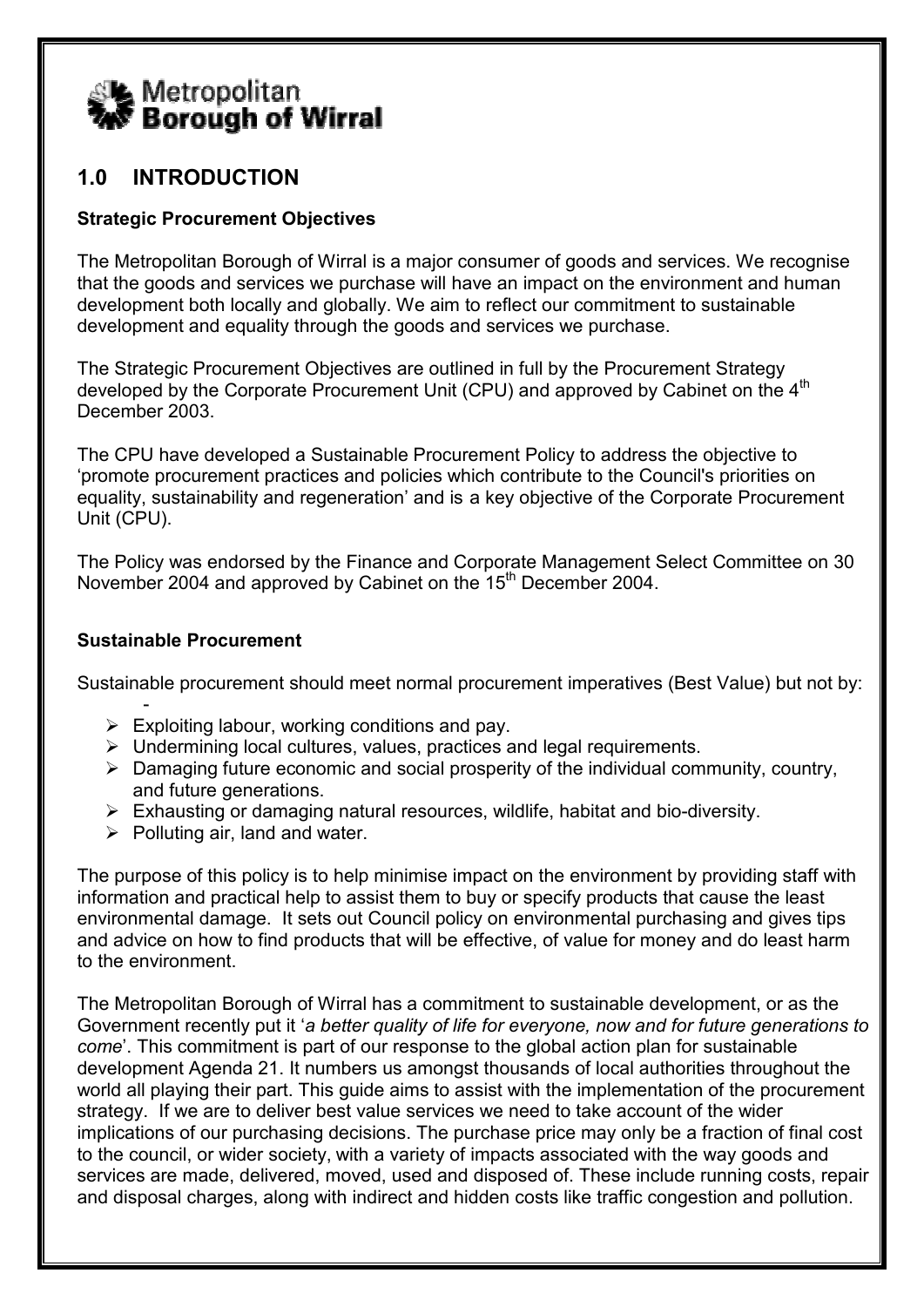

We all use goods and services on the Council's behalf, or influence the specification of council purchases. Whilst your individual choices may not seem like much, they add up. The Metropolitan Borough of Wirral already spends approximately £160 million each year and so has a potentially huge impact. The UK Government currently encourages Green procurement and in several European countries it is already mandatory in the public sector.

# Equality

The Council of the Metropolitan Borough of Wirral is committed to equality of opportunity for everyone regardless of his or her race, nationality, religious belief, gender, sexuality, disability, age, or marital status. We are committed to promoting equality and diversity, which embraces a broader definition than equal opportunities. This broader definition recognises that everyone has a contribution to make and that services can be improved by harnessing the skills and contributions from all sectors of the workforce and community. Equality issues relating specifically to procurement will be incorporated in this Sustainable Procurement Policy. Further details can be found in the 'Equality and Diversity Statement' recently adopted by Cabinet.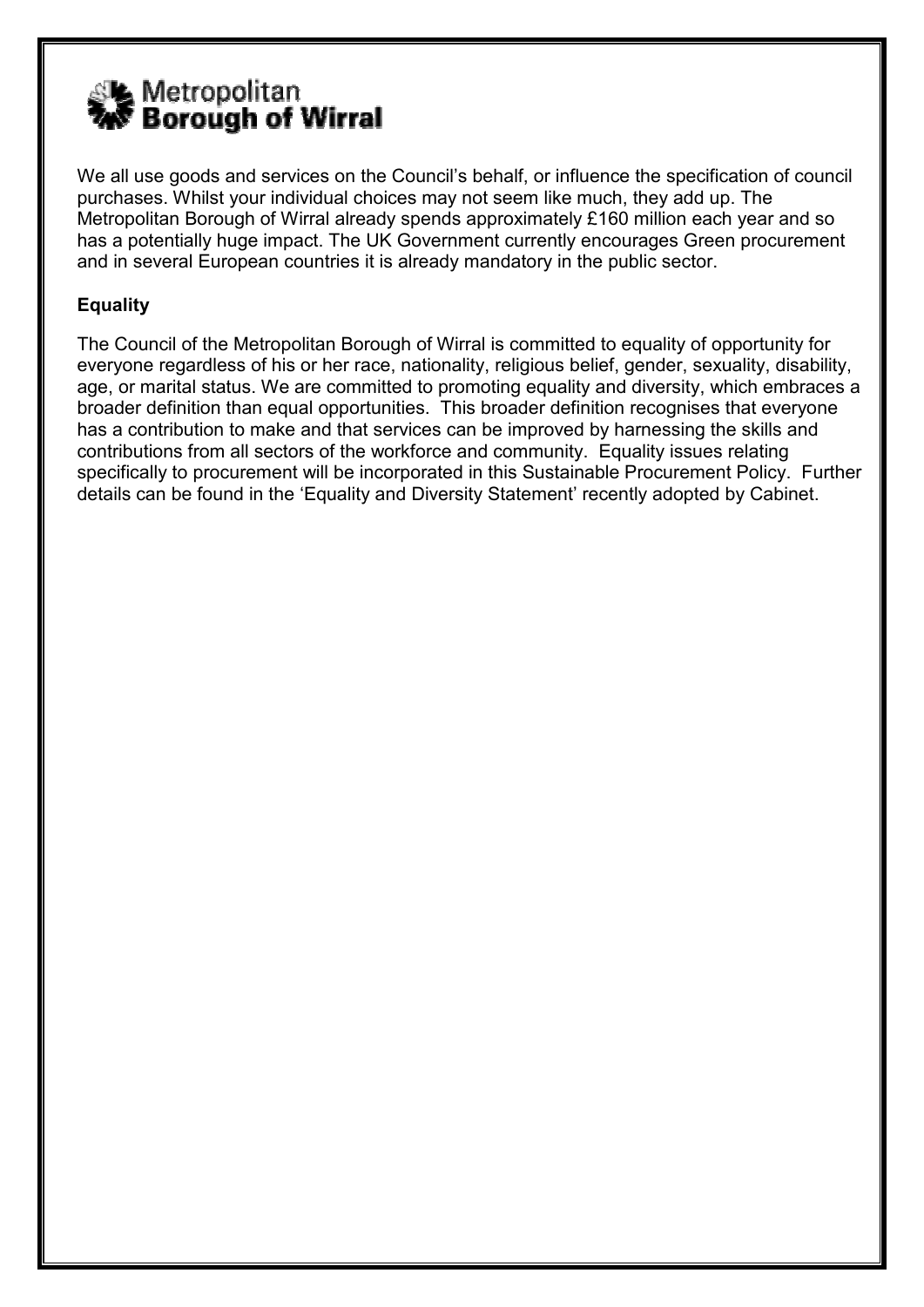

# 2.0 SUSTAINABLE PROCUREMENT POLICY

# Objectives:

- $\triangleright$  Minimise the consumption of non renewable resources
- $\triangleright$  Fliminate waste
- $\triangleright$  Maximise re use and recycling
- $\triangleright$  Use goods and services which are least harmful to the environment and human development
- $\triangleright$  Achieve and promote best practice with respect to purchasing and sustainable development

# In order to achieve this, the Council will:

- $\triangleright$  Reduce the purchasing of new products by cutting down on waste and repairing or reusing existing products.
- $\triangleright$  Consider value for money in terms of durability, running costs, maintenance and disposal costs rather than simply the initial purchase price.
- $\triangleright$  Specify products which are made of recycled materials; can be recycled or reused; can be operated in an energy efficient manner without wasting water; and provide the Best Practicable Environmental Option (BPEO) in terms of their production, distribution, transportation, use and disposal, so long as the requirements of value for money and quality are met.
- $\triangleright$  Explore the availability of locally produced goods and services that might meet the Council's needs.
- $\triangleright$  Explore the availability of 'Fair Trade' and 'Buy Recycled' type goods that might meet the Council needs.
- $\triangleright$  Purchase whenever practical, materials and substances which are the least harmful to the human health, environment and future generations.
- $\triangleright$  Ban the use (by the Council and its contractors) of certain specified environmentally damaging products where the alternative product or method is suitable and available, including: ozone depleting chemicals; tropical hardwood which is not independently certified as coming from a sustainable, managed forest; pesticides on the UK 'Red List' and EC 'Black List'; creosote and asbestos. It will maintain an up to date list of these prohibited products, held by CPU.
- $\triangleright$  Develop detailed guidance for the purchase of products with potentially significant environmental impacts by virtue of their nature of the quantity of them purchased by the Council
- $\triangleright$  Include environmental considerations in all contract documentation.
- $\triangleright$  Continually review purchases and contracts specifications with the intention of reducing the environmental impact of direct and indirect purchases.
- $\triangleright$  Include environmental considerations in the assessment of suppliers and contractors and their products, and work together with suppliers and contractors to improve environmental performance.
- $\triangleright$  Raise staff awareness about environment and development issues relating to purchasing through the provision of appropriate information and training for specifiers and end users.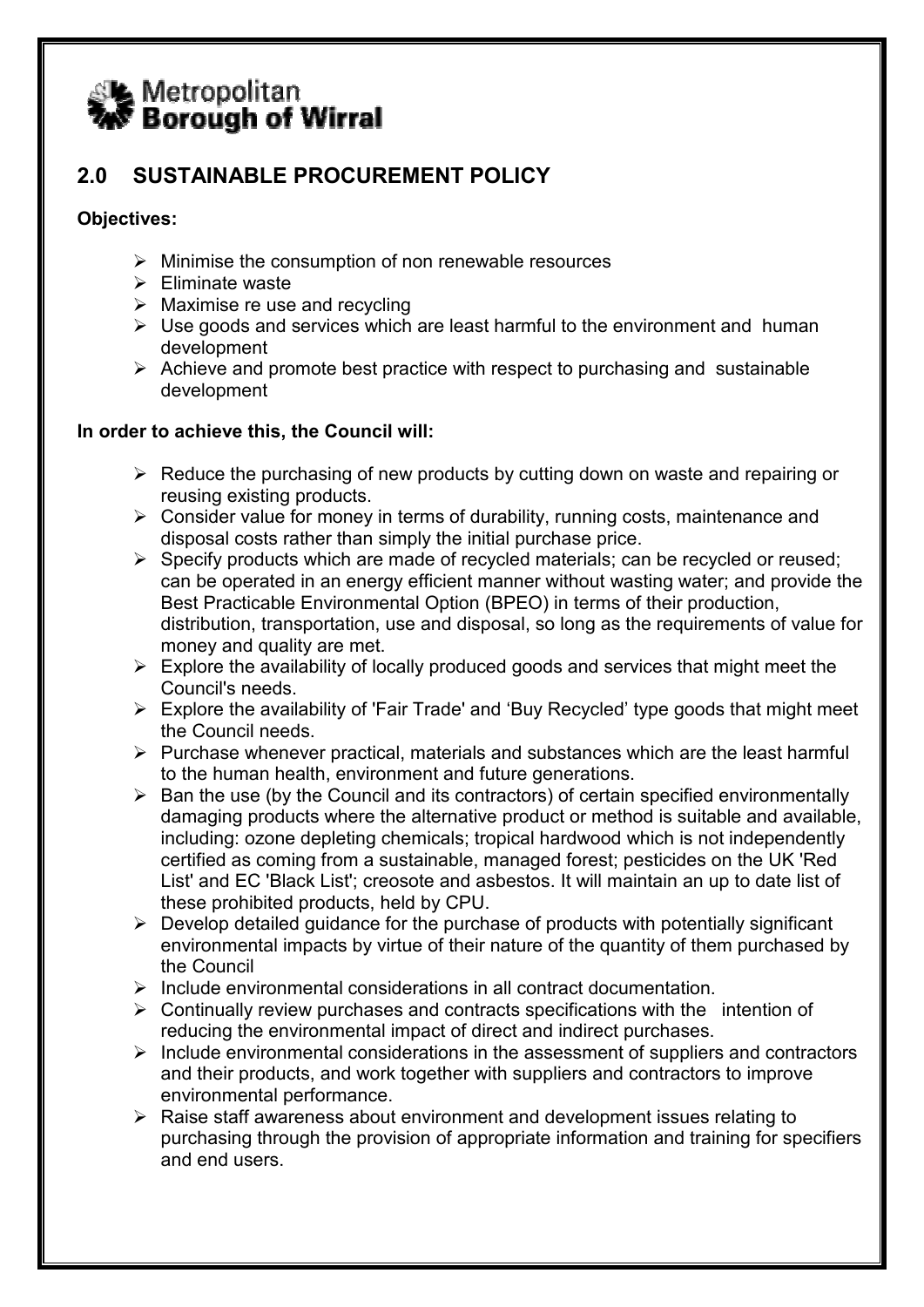

- $\triangleright$  Meet relevant statutory requirements and help set the standards for best environmental purchasing practice.
- $\triangleright$  Share experience with others and promote good practice with respect to purchasing and sustainable development.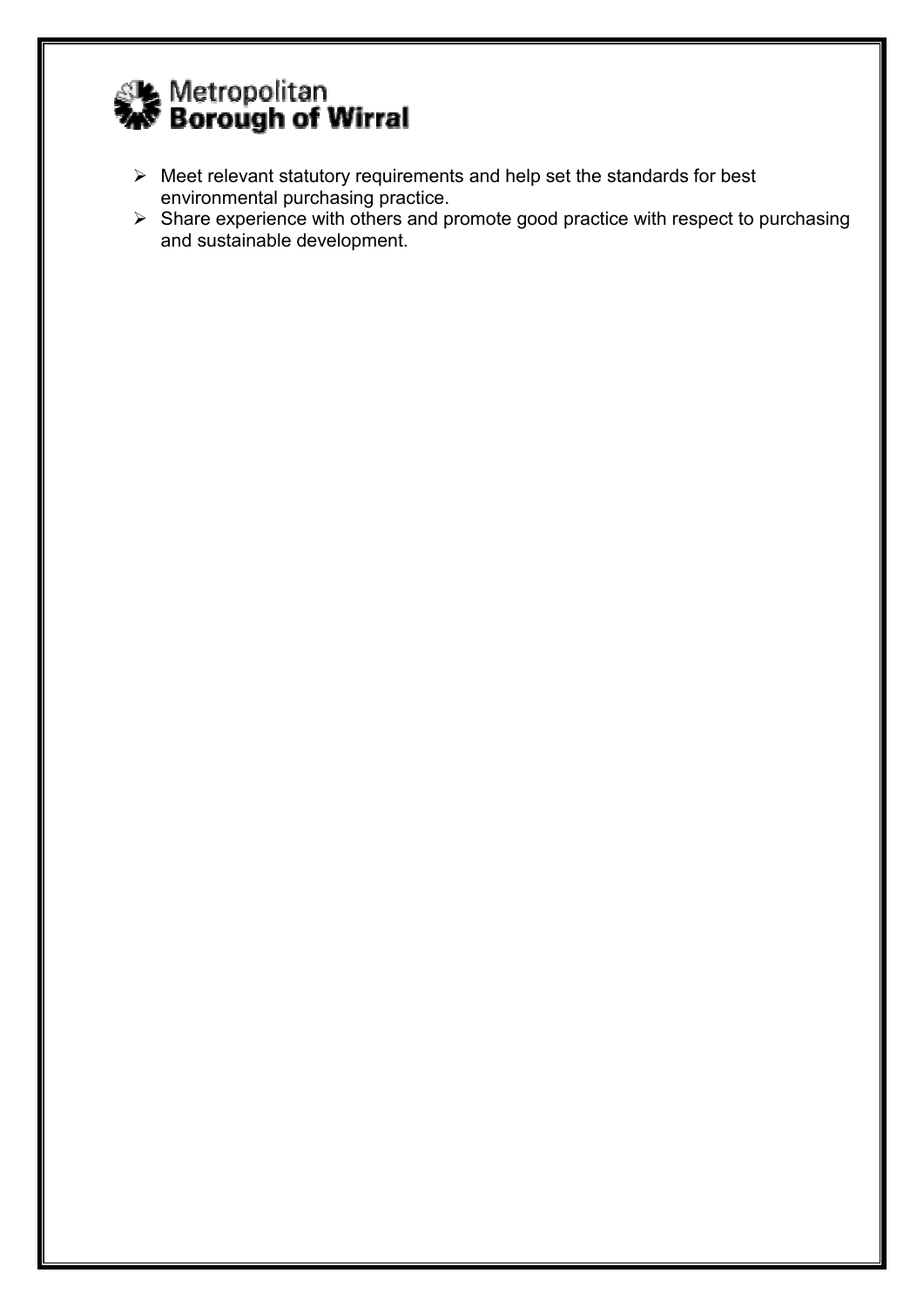

# 3.0 SUSTAINABLE PROCUREMENT AND EC PROCUREMENT DIRECTIVES

# How to Use this Guidance

This guidance can be used for all contracts. It sets out some of the opportunities available for incorporating environmental criteria into contracts at each of the following stages of the procuring process:

- $\triangleright$  Specifying the subject matter (including possible use of 'variants')
- $\triangleright$  Specifying the technical specification (including possible use of 'variants')
- $\triangleright$  Selecting contractors who meet the technical specification
- $\triangleright$  Awarding contracts
- $\triangleright$  Contract clauses

It illustrates the opportunities through a few examples. For input on the environmental criteria for any particular contract…

- $\triangleright$  For small contracts (below £144,371 for supplies and services, and below £3,611,319 for works, as of 1 Jan 2006) this document specifies the minimum opportunities which should be taken to achieve environmental benefits through contracts. European legal constraints do not apply to small contracts.
- $\triangleright$  For large contracts to which EU legislation applies (above £144,371 for supplies and services, and above £3,611,319 for works) all the guidance in this document (both constraints and opportunities) should be followed.

# Specifying the Subject Matter of contracts – Areas to maximise environmental content

This is the key area for describing environmental features of your products / services / works. The technical specification (see Section 3) needs to follow from the Subject Matter.

# EU Restrictions, for large contracts only:

- $\triangleright$  Rule of 'Non-Discrimination' we can not specify a contract in a way in which the objective or result is to limit the contract to domestic/local companies
- $\triangleright$  Principle of 'Proportionality' Environmental content can not be more detailed than is necessary for achieving reasonable environmental benefit. (For instance 'green electricity' can be required, but 'electricity from wind' would be considered a disproportionate specification).

Within these restrictions, there are substantial freedoms to specify environmental characteristics, in the design stage, the product itself, and the execution of the contract. Examples below give an indication of the freedom available.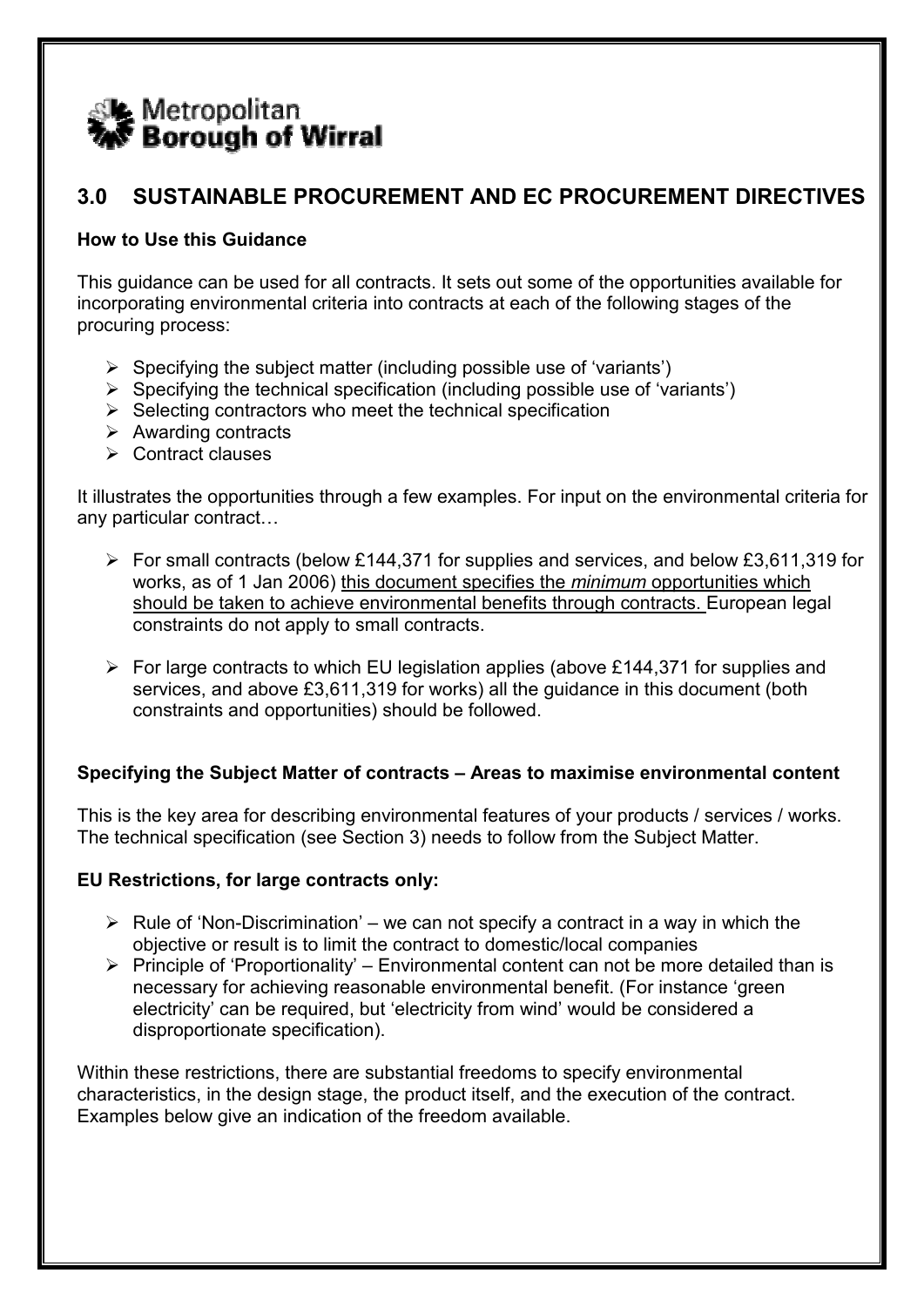

# Opportunities for specifying environmental criteria:

# Works contracts

Where the local authority defines the design, execution and final product of the works they:

- $\triangleright$  Can ask for e.g. a low energy-consuming and low water-consuming building, sustainable construction materials, incorporation of renewable energy and/or CHP, with limited use of lifts and maximising natural light
- $\triangleright$  Can also ask for works to be carried out in such a way as to minimise energy and water use, and impose requirements about waste management

#### Service contracts

 $\triangleright$  Can prescribe, for instance (i) a specific method of building cleaning using products that are least harmful to the environment, (ii) public transport services are to be carried out by electric buses, (iii) method of collection of household or office waste.

# Supply contracts

 $\triangleright$  Can prescribe environmentally sound products – e.g. 'recycled paper which is not bleached', 're-use of containers'. Can take into account full life cycle analysis issues, but can't discriminate against non-local tenderers, so transport implications can't be taken into account fully (although it can be specified that deliveries are organised in such a way as to minimise the need to travel).

N.B. – can also use variants in specifying Subject Matter – see section 4

Information should be included on the method to be used for assessing the bidders' ability to deliver the Subject matter.

# Technical Specifications

**Administrative** 

# EU Restrictions for large contracts

- $\triangleright$  Content of the Technical Specification must follow from the subject matter of the contract
- $\triangleright$  Can not mention specific products or specific makes
- $\triangleright$  Can only mention trade marks, patents, types, origins or production when this helps to clarify meaning, and is accompanied by the term or equivalent (e.g. with respect to FSC timber – for details on the Council's timber purchasing policy, see Part 5) Can not require (but can recommend) features which do not relate to production process (e.g. use of recycled paper in offices, waste disposal methods of contractors used, equal opportunities practices)

Opportunities for all contracts, even under EU Directives - Provided the specification is non-discriminatory, the technical specification can: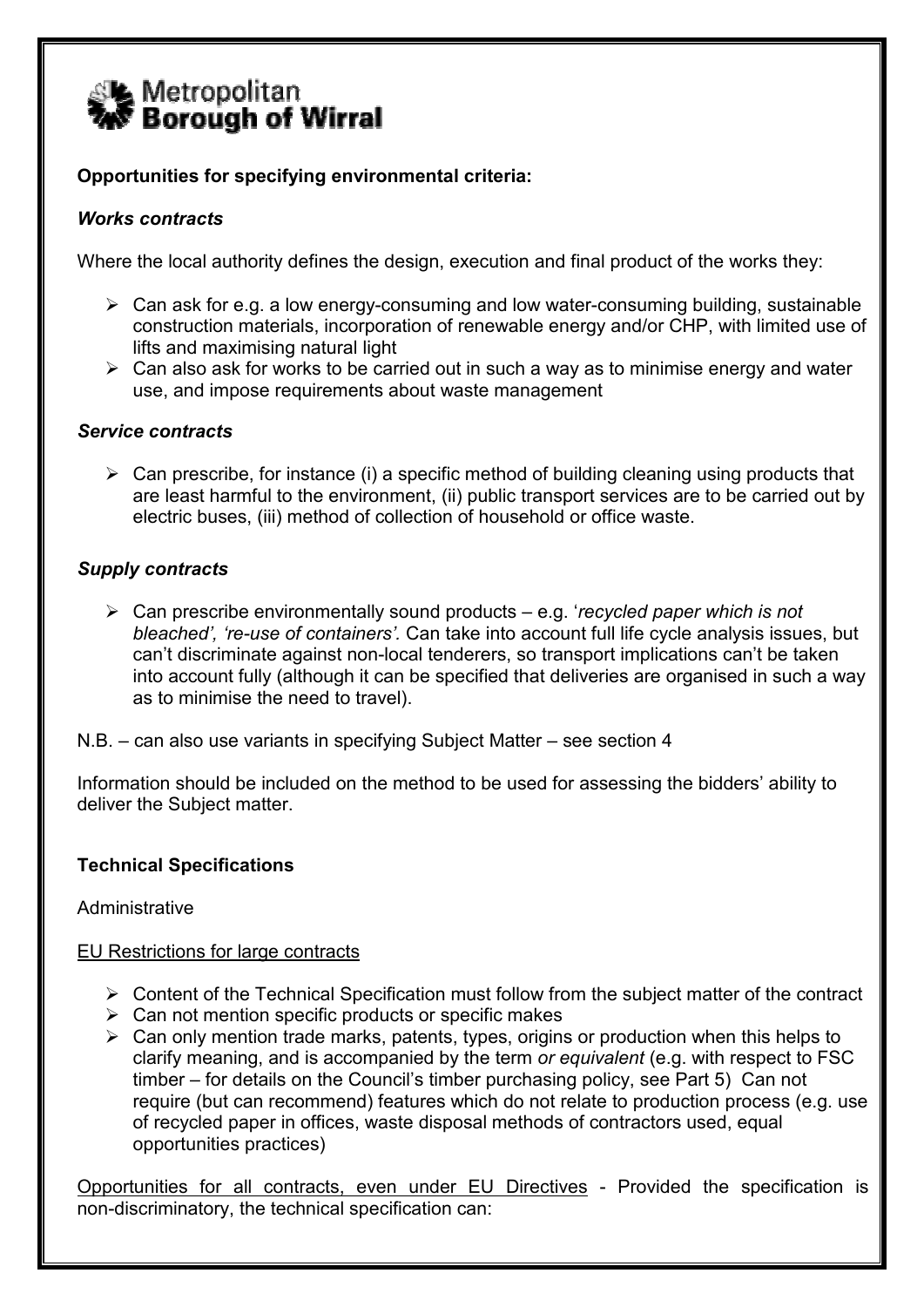

- $\triangleright$  Prescribe the materials which are to be used (e.g. wood/recycled materials)
- $\triangleright$  Prescribe for features of the production method, even if this doesn't change the appearance of the product, (e.g. can require that electricity used is green electricity, though can't specify 'solar' or 'wind' electricity, and can require use of organic foodstuffs)
- $\triangleright$  Prescribe that products must meet Eco-Label criteria, but must accept other forms of proof that label standard is met

Information should be included on the method to be used for assessing the bidders' ability to deliver the Technical Specification.

# Use of variants

Variants involve setting a standard definition for the contract, and an alternative definition. Tenders are invited for both definitions. The Council can make a decision based on all tenders received. Variants should be used to help find the balance between environmental and financial objectives of procurement, when the environmental objectives might entail excess costs. Variants need to be applied in both the subject matter and the technical specification. (For example, Councils have used variants in specifying for weed control in street cleaning contracts, and opted for slightly more expensive but less environmentally damaging chemicals.)

# Selection of Candidates

(Ensuring potential contractors can deliver the environmental aspects of the Specification)

A potential contractor can be excluded from a contract if the contractor has been convicted of an offence concerning professional conduct or is guilty of grave professional misconduct proven by any means, including non-compliance with environmental legislation Compliance with an Environmental Management System accreditation scheme (e.g. EMAS/ISO 14001) can be taken as evidence that the environmental aspects of a contract's technical capacity can be met, if there are direct links between the scheme and the technical specification. But for large contracts, non-accreditation cannot be grounds for exclusion if other proof of meeting the environmental aspects of the technical specification is available

• If fulfilment of the contract requires specific know-how in the field of the environment, specific experience is a legitimate criterion of technical ability and knowledge, even for large contracts

# Award of Contract

At this stage, opportunities to impose environmental criteria are limited for large contracts, under European Law. The most 'economically advantageous' tender which is still in the running must be selected. Therefore it is critical that environmental criteria are incorporated at the subject matter and technical specification stage.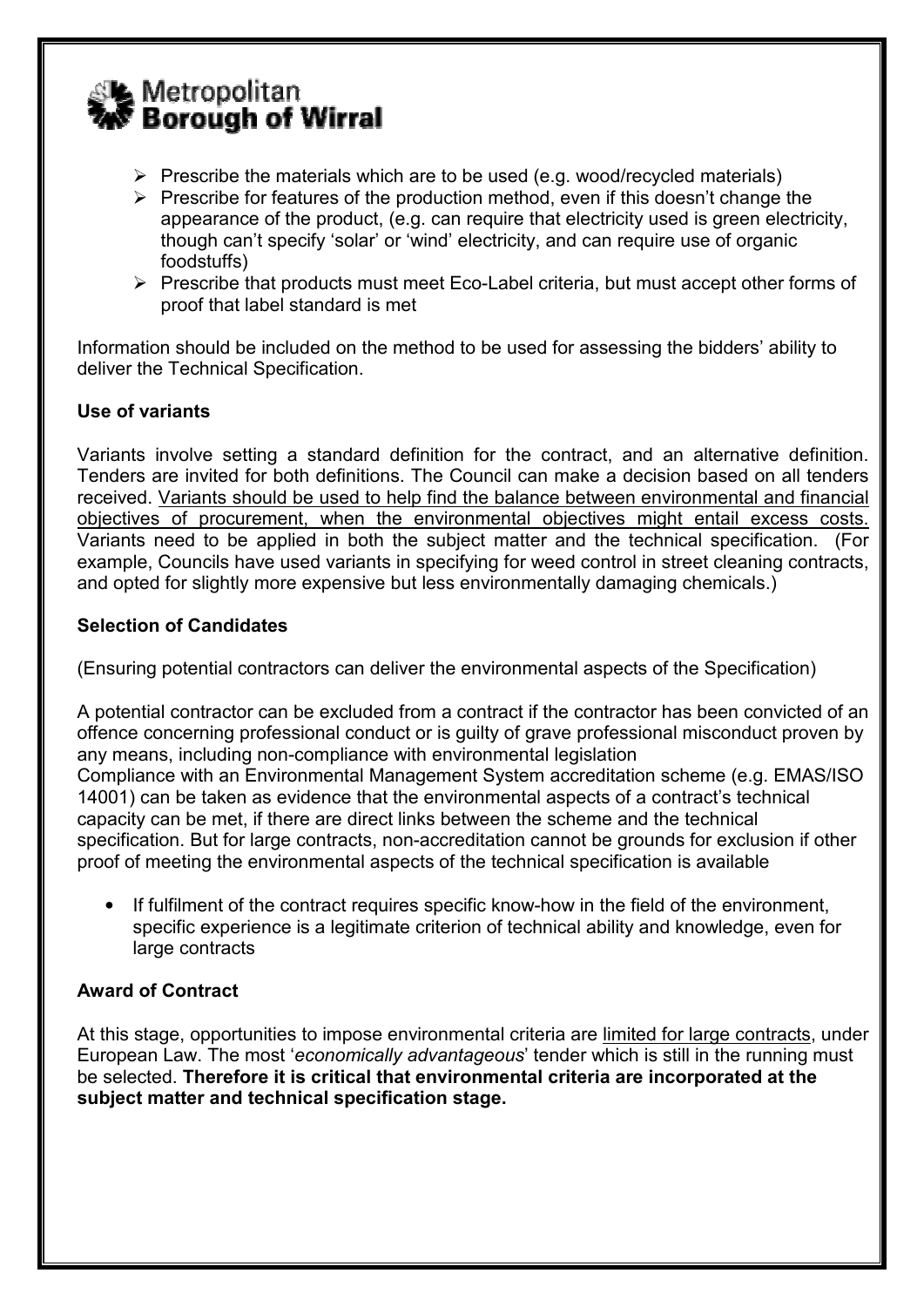

The only environmental criteria that can be relevant at this stage relate to environmental issues with an economic implication. These issues are still reasonably wide. The relevant environmental criteria include running costs such as:

- $\triangleright$  Energy and water consumption associated with the contract (but only as far as their financial implications are concerned); as well as direct energy costs, these can include indirect costs such as air conditioning equipment working harder due to heat from less energy efficient equipment
- $\triangleright$  Repair and maintenance costs, based on financial savings associated with the potential to re-use/repair/refurbish old parts
- $\triangleright$  Waste disposal costs, and the potential to avoid these through durability or products, maintenance and recycling
- $\triangleright$  Administration costs (e.g. if a more expensive, but less harmful chemical is used, this may reduce the time spent by staff in complying with Control of Substances Hazardous to Health (COSHH) Regulations

# In considering what is most economically advantageous, authorities can also factor in risks, the significance of which is a matter of judgement. These include:

- The advantages of reducing their risks under COSHH and the Duty of Care on Waste Management. e.g. by choosing benign rather than hazardous materials
- $\triangleright$  The risk of investing in redundant plant and equipment as increasingly stringent environmental standards are imposed through EU and UK legislation, and enforcement of these standards
- $\triangleright$  The risk of accepting a contract with lower environmental standards when future legislation is likely to require tighter environmental standards (e.g. legislation on reducing and re-using packaging)

# Most of the information above is taken from Environmental Issues in Purchasing – Note by the Treasury and DETR (date not available)

A key court decision is awaited (C-513/99) on whether the economic advantage criterion must apply to the contracting authority, or can be interpreted more widely, as a measurable economic advantage without the advantage necessarily accruing to the contracting authority (e.g. if residents reap the energy saving benefits, not the council).

# Execution of the Contract

Contract Clauses fall outside the EU Public Procurement Directives. They must relate to the execution of the contract and not be disguised selection criteria or technical specifications. They must be announced in advance to applicants. They can impose extra environmental conditions.

The following are examples of specific additional conditions, which have a bearing on the performance or execution of the contract and which ultimately meet general environmental objectives, which are sufficiently specific, observe Community law principles and are in conformity with the Directives:

- $\triangleright$  Delivery / packaging of goods in bulk rather than by single unit
- $\triangleright$  Recuperation for re-use of packaging material and the used products by the supplier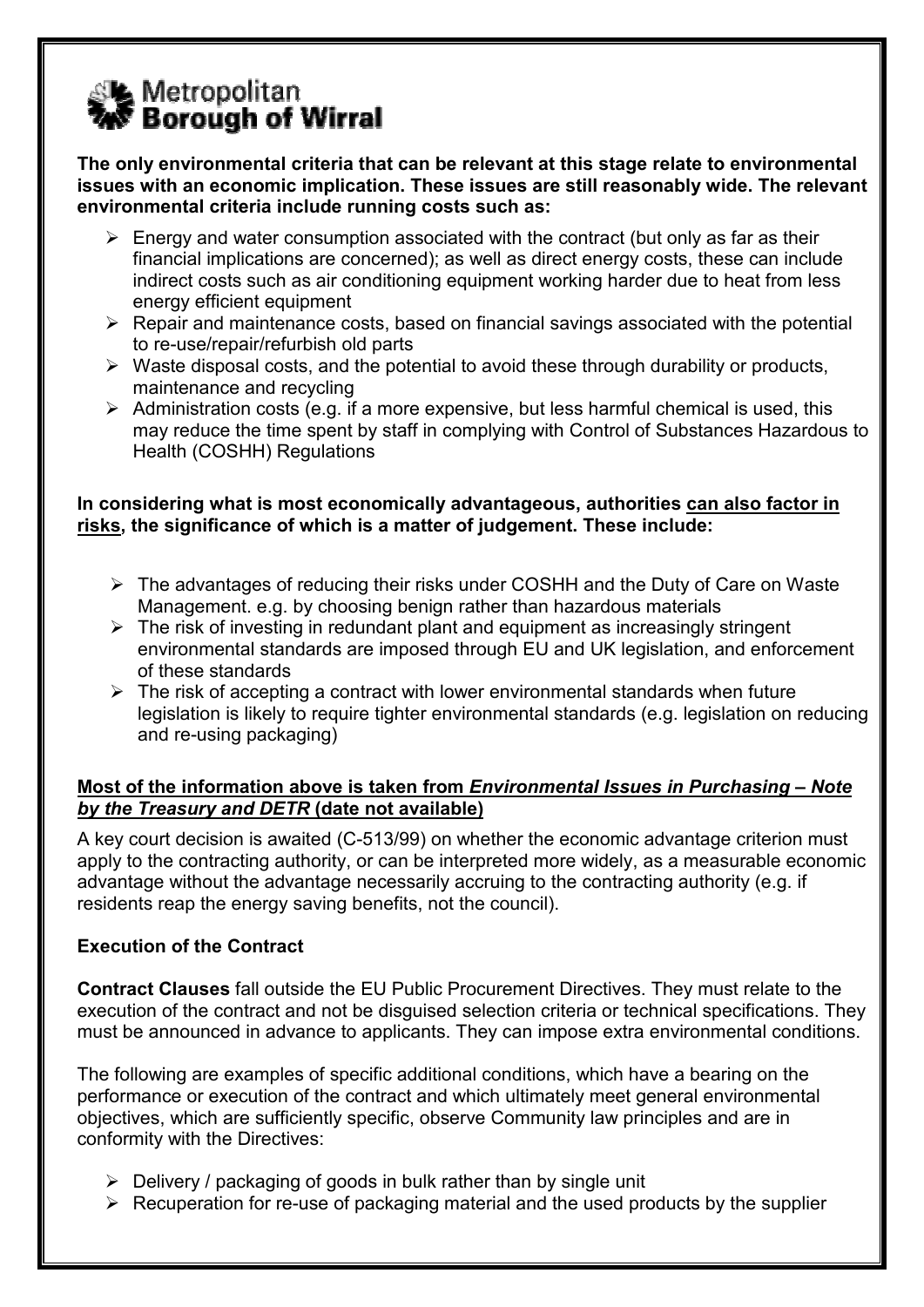

- $\triangleright$  Delivery of goods in re-usable containers
- Collection, take-back recycling or re-use of waste produced during or after use or consumption of a product by the supplier
- Fransport and delivery of chemicals (like cleaning products) in concentrate and dilution at the place of use

A mode of environmentally sound transport can also be specified in a contract clause if, in the specific circumstances of the contract, it does not lead to discrimination.

Legal guidance behind this policy is taken from Commission Interpretative Communication on the Community law applicable to public procurement and the possibilities for integrating environmental considerations into public procurement – 4.7.2001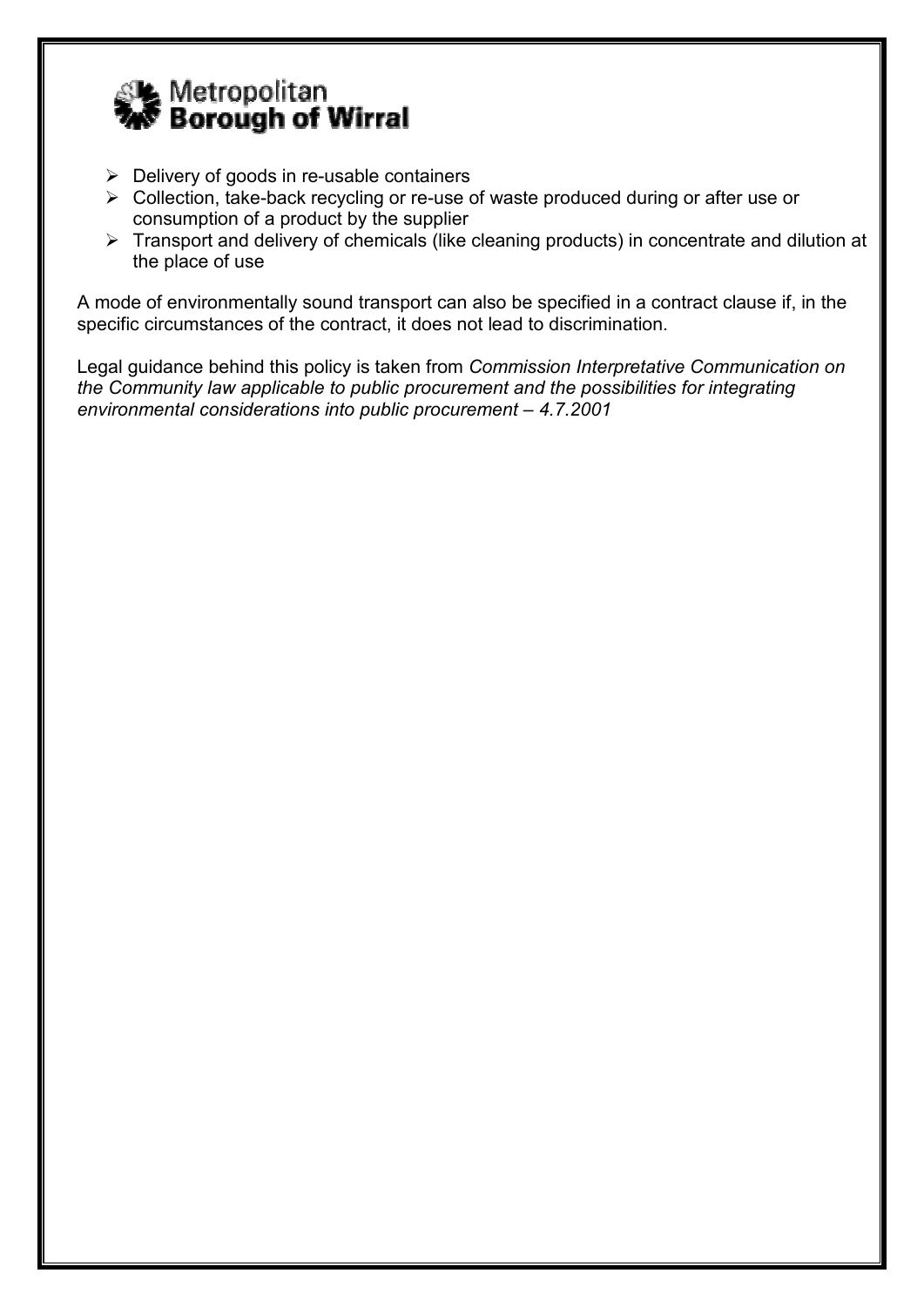

# 4.0 ENVIRONMENTAL ASSESSMENT

# Pre Qualification Questionnaire

Our pre qualification questionnaire (for use in the 'Restricted' procurement procedure) includes the following questions to assess the environmental management of a supplier.

Does your company have a written environmental policy?

Does your company operate an Environmental Management System (EMS)? Within the last 3 years, has your firm: been prosecuted for 1breaking any UK or EU environment law; or had any notice served upon it by an environmental regulator or authority Does the company regularly monitor its operations to ensure they are complying with environmental legislation? Do you have a person with specific responsibility for your environmental performance?

Please outline the major environmental impacts of the company and how steps are being taken to improve performance on the areas relevant to the contract. These may include, but are not restricted to the following:

Waste minimisation, pollution control, use of recycled or recyclable materials, energy and fuel reduction, packaging, working practices, use of harmful materials, transport

# Assessment of the Environmental Attributes of a product

The following points can be added to the questionnaire or considered either in the specification or as evaluation criteria in order to determine or quantify the life cycle costs and implications of the product.

# Material Composition

- 1. Has the product been awarded an eco-label, such as FSC, European Energy Label, Climate Care, Fairtrade or equivalents? Yes/No If Yes, give details of certification and proceed to question 6:
- 2. Is the product made from recycled materials? Yes/No If Yes, what is the % recycled composition:
- 3. Is the product made from renewable resources? Yes/No If Yes, give details:
- 4. Does the product contain any hazardous materials? Yes/No If Yes, give details:
- 5. Does the product contain any materials banned by the Council?\* Yes/No If Yes, give details:

\* See list of prohibited materials

# Production

6. Have the production process/processes taken into account the impact on the environment for the products to be supplied? Yes/No - If Yes, what action has been taken?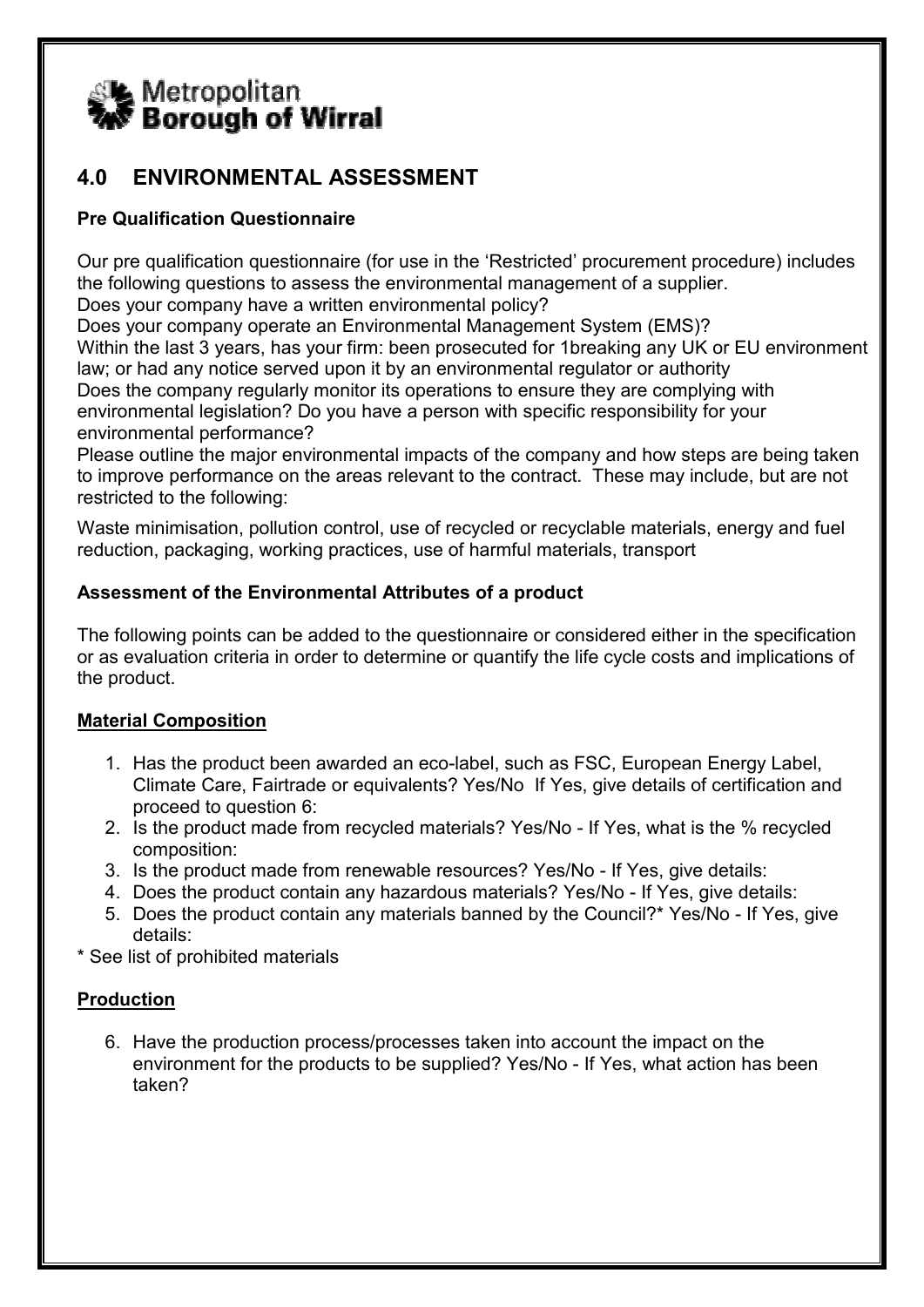

# **Transport**

7. Does the supplier have a policy that incorporates transport issues, e.g. increasing load per truck, using alternative energy sources and forms of transportation? Yes/No - If Yes, give details of the policy:

# Packaging

- 8. Is packaging made of recycled materials? Yes/No
- 9. Can packaging be reused or recycled? Yes No Is packaging reused where possible
- 10. Does packaging contain materials banned by the Council? Yes/No
- 11. Can packaging be taken back by suppliers for reuse? Yes/No If Yes, give details of how this is achieved:

# Product use / whole life cycle implications

- 12. What is the expected life span of the product under normal usage? Please give details:
- 13. If the product can be repaired, for what period will spare parts/guaranteed support be available? give details:
- 14. Can the product be easily upgraded? Yes/No If Yes, give details
- 15. If the product uses energy, is it as energy efficient as alternatives? Yes/No If Yes, give details

# End of life / Disposal

- 16. Can the product or its components be reused? Yes/No If Yes, give details
- 17. Can the product or its components be recycled? Yes/No If Yes, give details
- 18. Can the product be easily dismantled into its single components? Yes/No If Yes, give details
- 19. Can the product be disposed of safely? For example is it made from biodegradable/harmless materials? Yes/No - If Yes, give details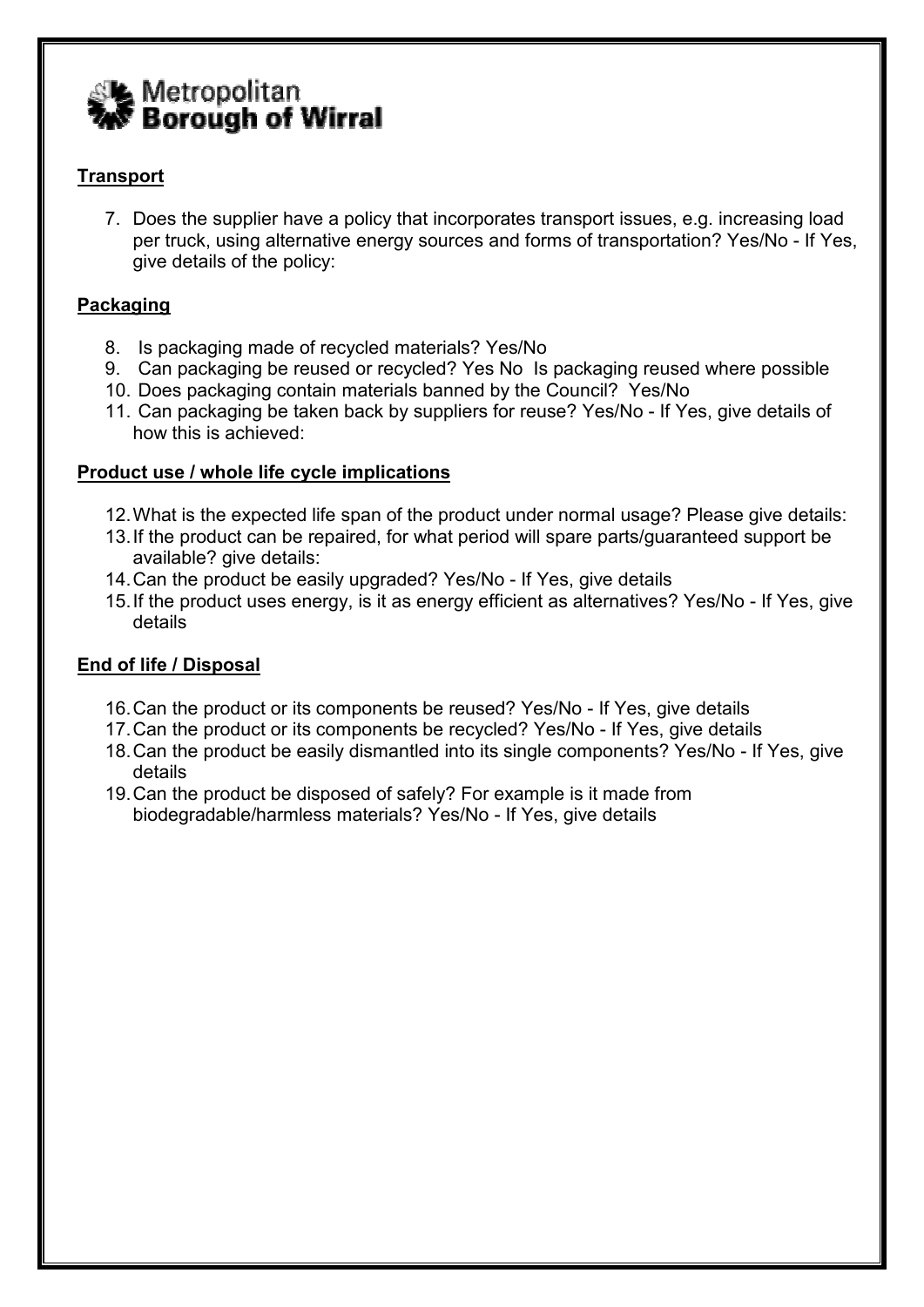

# 5.0 PRODUCT DIRECTORY

An updateable section, giving advice on procurement considerations, green options and further sources of information. This section is a work in progress; we will develop guidance for other products and services over time. If you can help, contact Corporate Procurement Unit. Email cpsu@wirral.gov.uk.

# Your help is needed!

Whilst this guide aims to be useful, it by no means contains all the answers. New products and processes come onto the market all the time, and our understanding of impacts changes too. Hopefully the guide will point you in the right direction, but if it doesn't it may be that you can help plug the gaps. Your experience and knowledge is vital to help shape future versions, so please send updates to the Corporate Procurement Support Unit.

There are regulations (The Chemicals Hazard Information and Packaging) Regulations 1994) which require suppliers to classify products on the basis of chemical properties, health effects and environmental effects. This information includes the correct methods of disposal of residue and should be supplied with the product.

# Paper

One of the most overused and wasted product is paper. About a third of all consumer waste is paper. Did you know it takes sixteen trees to make the wood pulp for one tonne of virgin paper? Recycled paper does not require trees to be felled. Furthermore it needs half the water and energy to produce. Unlike in the past where prices where high and quality often variable, good quality recycled paper suited to most uses can now be found at a comparable cost to virgin paper, for some uses it may well be the cheapest option.

# Tips for greener paper purchasing

The greenest option is to buy 100% recycled unbleached paper made from post consumer waste i.e. paper that has already been used. Generally speaking, the higher the content of low or medium grade waste the more environmentally friendly the paper. That said, the performance of such papers may not be suited to every use, so the aim should be to use the maximum proportion of recycled content, without compromising performance for the task in hand. Where unbleached paper is not suitable, oxygen bleached paper is considered more environmentally friendly than that bleached with chlorine.

# Where possible:

- $\triangleright$  Think about the quality of paper needed for the job in mind, don't over specify.
- $\triangleright$  Buy 100% recycled paper for copying. The Council's paper contract includes a recycled paper option. Look for Recycled' logo products in the catalogue.
- $\triangleright$  Buy 100% recycled paper stationary such as pads and notebooks. Look for the 'Recycled' logo products in the catalogue.
- $\triangleright$  Look to use other recycled items such as files, binders, folders and post it notes. Look for 'Recycled' logo products in the WNWPO catalogue.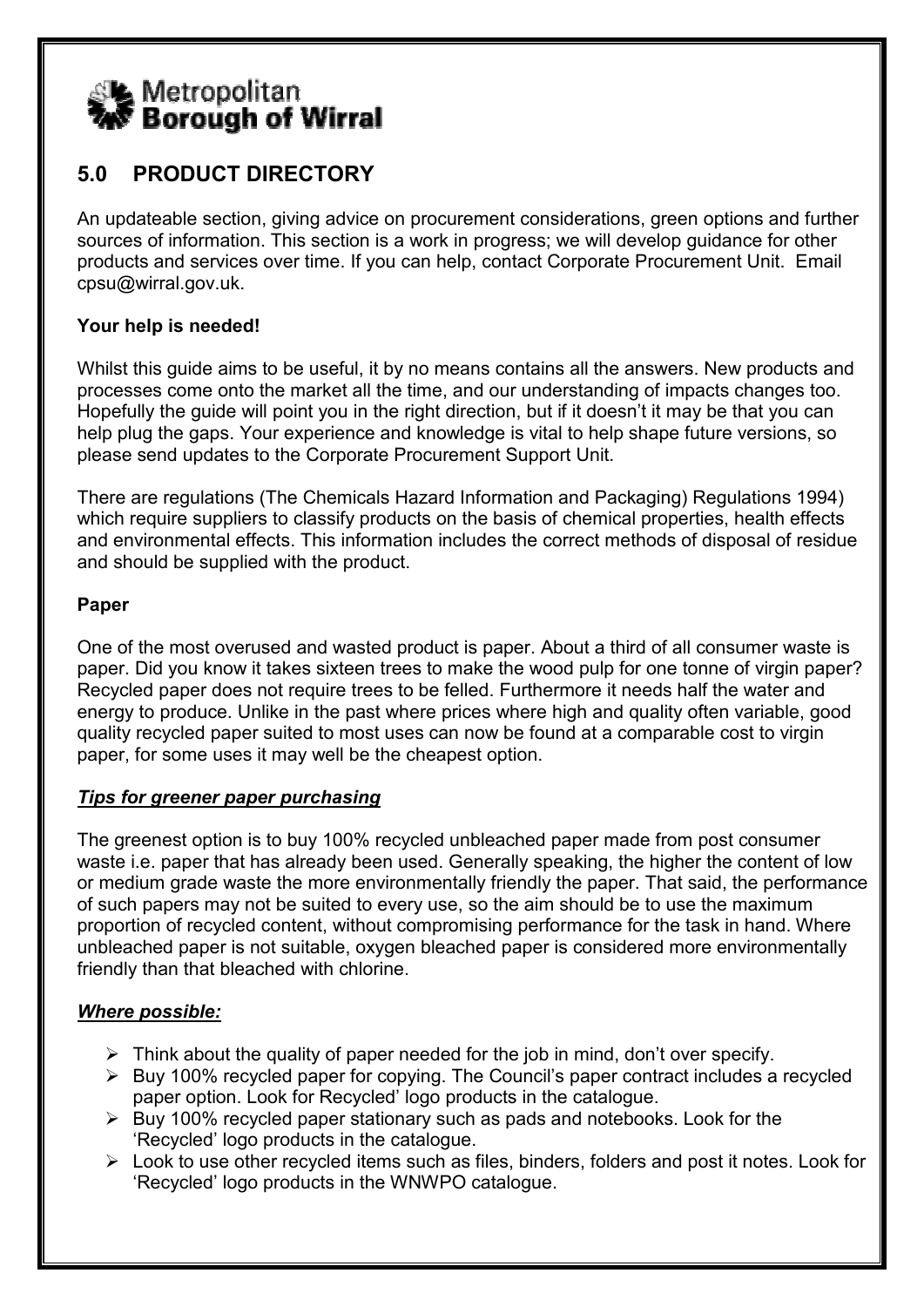

- ▶ Buy 100% recycled paper towels, toilet tissue. Look for 'Recycled' logo products in the WNWPO catalogue.
- $\triangleright$  Only specify photocopiers and printers that accept recycled paper.
- $\triangleright$  Use the in-house printing service for all printing requirements.
- $\triangleright$  Buy plain paper fax machines rather than thermal paper machines thermal paper cannot be recycled as easily.
- $\triangleright$  Keep written work concise and to the point!
- $\triangleright$  Use both sides of your paper
- $\triangleright$  When practical, circulate papers and reports rather than producing multiple copies.
- $\triangleright$  If you have access to e-mail use it in preference to paper based communications.
- $\triangleright$  Don't print off e mails if you don't need to
- $\triangleright$  Use a paper stamp to record you fax details, rather than writing them on an extra cover sheet

# Tips to reuse paper

- $\triangleright$  Reuse scrap paper for message pads
- $\triangleright$  Provide receptacles for collecting waste papers for reuse
- $\triangleright$  Reuse envelopes for internal circulation
- $\triangleright$  Reuse envelopes using stick-on address labels

# Recycle

Provide receptacles for collecting waste papers for recycling, contact the council's Recycling Team on 643 7312 or Email recycling@wirral.gov.uk.

# WMBC Policy

We a have a corporate policy (adopted by the Policy and General Resources Panel on  $16<sup>th</sup>$ March 2000) to purchase all white paper (A3 & A4) as 100% recycled quality and a target to extend this policy to other stationery where feasible.

# **Purchasing**

- $\triangleright$  Purchase / specify white paper which is 100% recycled
- $\triangleright$  Avoid the use of coloured paper
- $\triangleright$  Specify 100% recycled content for other stationery and paper goods wherever possible e.g. paper towels, toilet rolls, envelopes, notebooks
- $\triangleright$  Specify all external publications to be printed on paper from renewable sources & stated on document
- $\triangleright$  Ensure any printing requirements are coordinated by the Print Unit.

# **Stationery**

The Council's environmental management system is the mechanism through which it aims to make continual, measurable progress in our environmental performance and to reduce our environmental impact.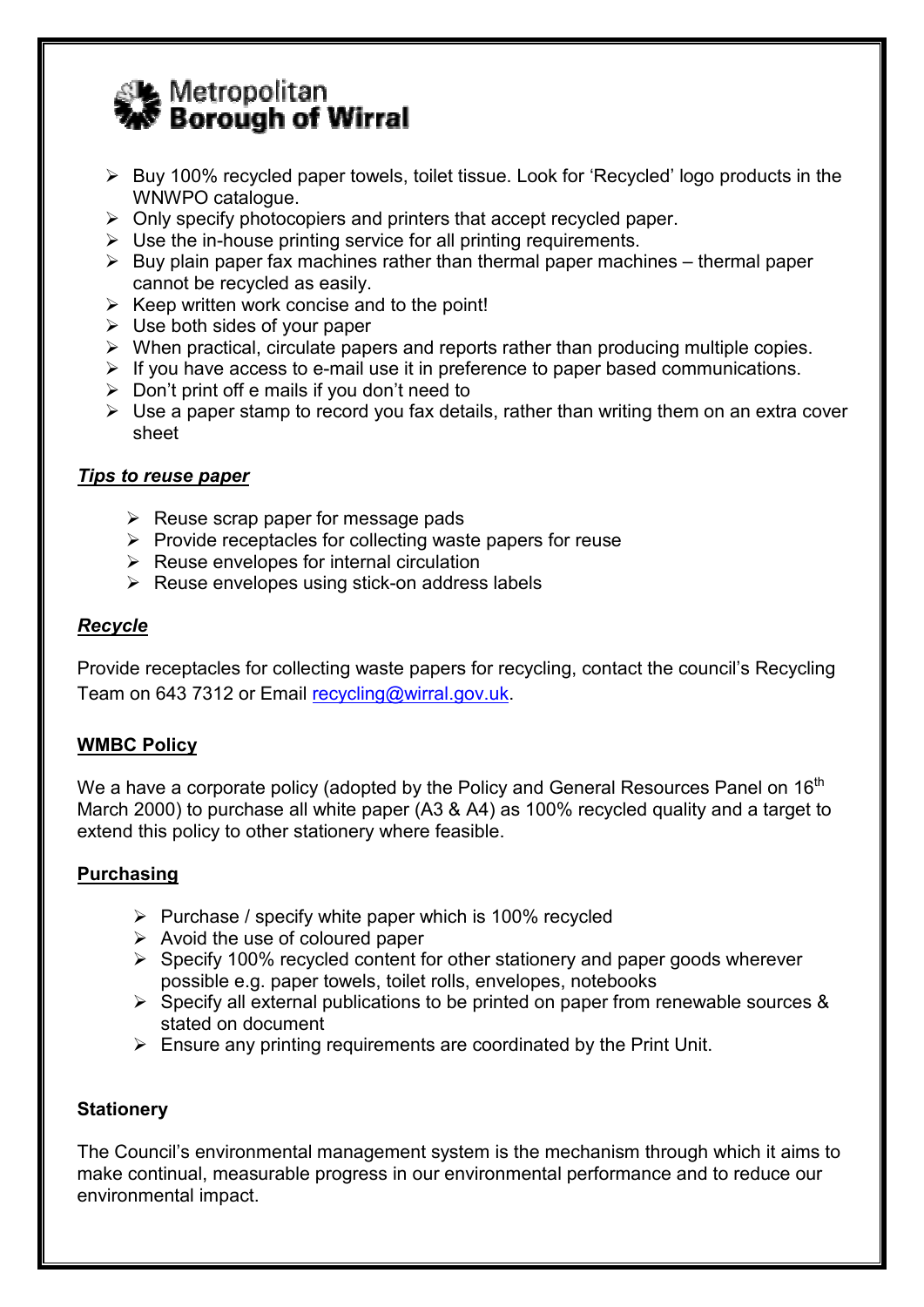

The Council is a large purchaser of office supplies and equipment, and by carefully choosing the right products can reduce the impact the Council has on the environment. Through purchasing in bulk the Council can help stimulate the demand for recycled goods which in turn will lead to increased manufacture of these goods.

# Purchasing

- $\triangleright$  Do not buy typewriter correction fluids, spraymount adhesives or glues which contain ozone depleting solvents.
- $\triangleright$  Specify office products which are recycled, re-usable/refillable, long life or recyclable.
- $\triangleright$  Use re-manufactured photocopier and laser printer toner cartridges, refillable highlighter and marker pens, and files made from recycled paper.
- $\triangleright$  Give preference to the 'green' items in the catalogues.

# Adhesives

- $\triangleright$  Tapes The Council purchases a significant amount of adhesives, particularly tapes. General purpose tape should preferably use water-soluble adhesive and be paper or cellulose based which means on final disposal it will be biodegradable.
- $\triangleright$  Always try to use a narrow tape to reduce the quantity used.
- $\triangleright$  Spray adhesives should be avoided if possible; much of the product is lost to the air and can be very wasteful. Most spray adhesives contain some solvent, although many are now water based and the solvent content has been reduced.
- $\triangleright$  Glue sticks are more environmentally friendly as wellas non-toxic and re-usable.
- $\triangleright$  Blu-Tack can be re-used many times.

# Correction fluids

- $\triangleright$  With the advent of PCs, use of correction fluid should have now decreased.
- $\triangleright$  Use solvent free water based correction fluids as they do not need thinners and do not emit solvents into the atmosphere.

# **Batteries**

- $\triangleright$  Batteries require up to 50 times more energy to manufacture than they are able to produce; they are a very inefficient use of energy.
- $\triangleright$  Use mains electricity wherever possible.
- $\triangleright$  Where batteries do need to be used use re-chargeable batteries.
- $\triangleright$  Batteries contain highly toxic chemicals seek advice regarding disposal.

# Envelopes

- $\triangleright$  For all internal mail use re-usable envelopes; these can be used many times before they need to be thrown away.
- $\triangleright$  Try to avoid the use of staples or sellotape to seal them as this causes damage and shortens their life. It is also possible to re-use other envelopes - use a sticky label to cover up the old address.
- $\triangleright$  For external mail use Brown Manila envelopes; they have a recycled content of 70%.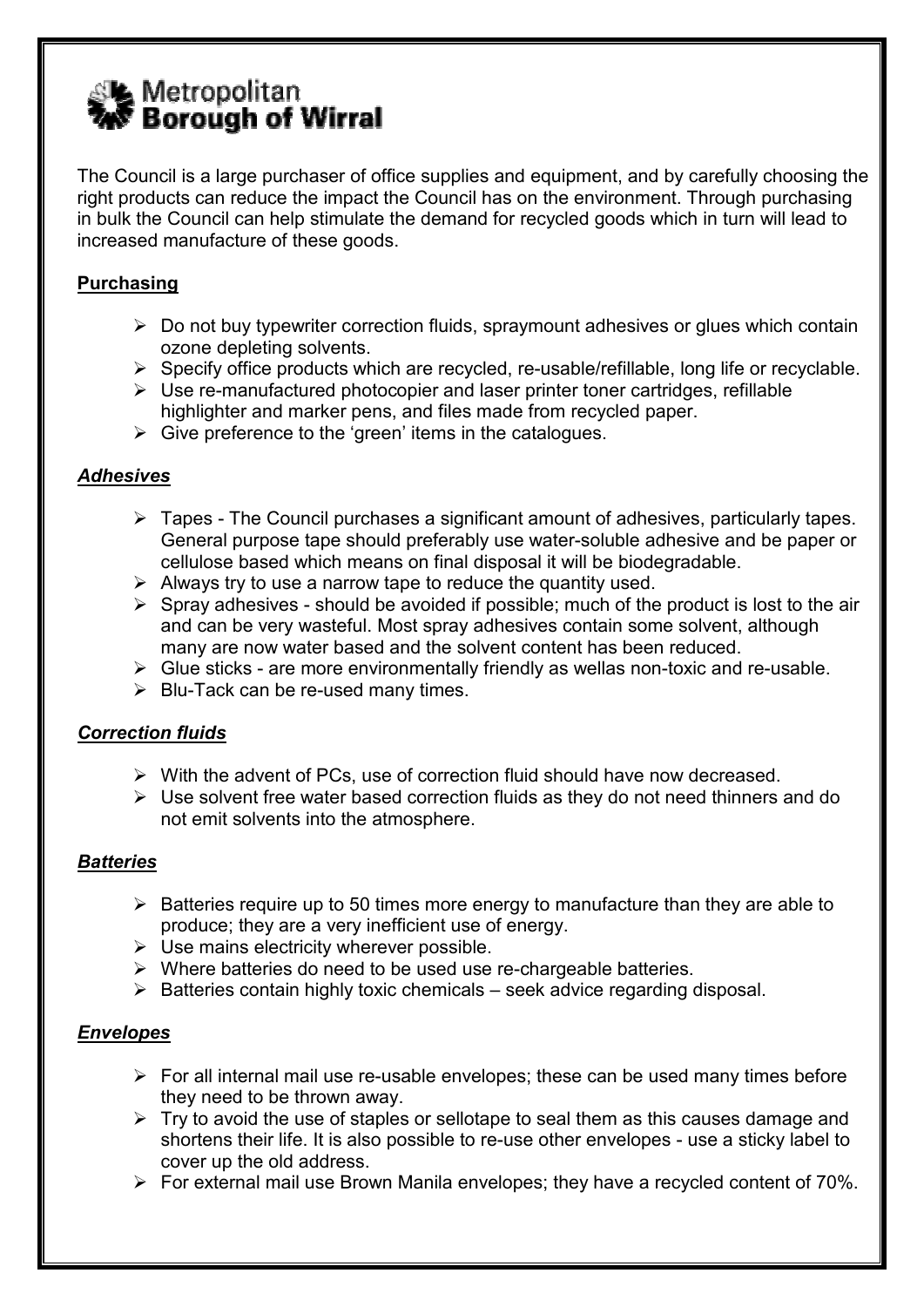

# Files and Binders

- $\triangleright$  Despite advances in computer data storage, there is still some need for paper based storage systems.
- ▶ Avoid folders that have a PVC cover (see PVC section).
- $\triangleright$  Use polypropylene folders; these are available made from 100% recycled material and are very durable.
- $\triangleright$  Use cardboard folders and wallets that are made from recycled material.

# Flipchart Paper

- $\triangleright$  Use whiteboards where possible.
- $\triangleright$  Buy Flipchart paper that is made from 100% recycled paper and use both sides of the paper.

# Notebooks and Pads

- $\triangleright$  Try to minimise the use of notebooks and pads.
- $\triangleright$  Staple paper that has been printed on one side only into note pads.
- $\triangleright$  Where you do need to use notebooks and pads buy ones made from 100% recycled paper.

# Pencils

- $\triangleright$  Use refillable pencils.
- $\triangleright$  Avoid disposable automatic pencils.
- $\triangleright$  When buying traditional pencils buy ones made from recycled materials. Pencils are available made from recycled plastic drinks cups. See the Buy Recycled link.
- $\triangleright$  Buy wooden pencils that minimise the use of varnishes.

# Pens

- $\triangleright$  The Council buys (and throws away) a large number of biros and disposable pens. Many are 'lost' or are thrown away when they begin to run out or 'blob'.
- $\triangleright$  Invest in better quality pens and keep a stock of refills.
- $\triangleright$  Provide staff with a refillable pen and ask that they look after it
- $\triangleright$  Make fountain pens and bottles of ink available to staff.
- $\triangleright$  Ensure that any disposable pens are made from recycled material.
- $\triangleright$  Highlighter pens, Flipchart pens and Whiteboard pens are all available with refills.

# Post-it Notes

- $\geq 15$  years ago Post-it notes did not exist, yet they are now widely used and accepted as every day items of office stationary. The glue on the paper makes them unsuitable for recycling, so minimise their use.
- $\triangleright$  Always purchase Post-its made from 100% recycled paper.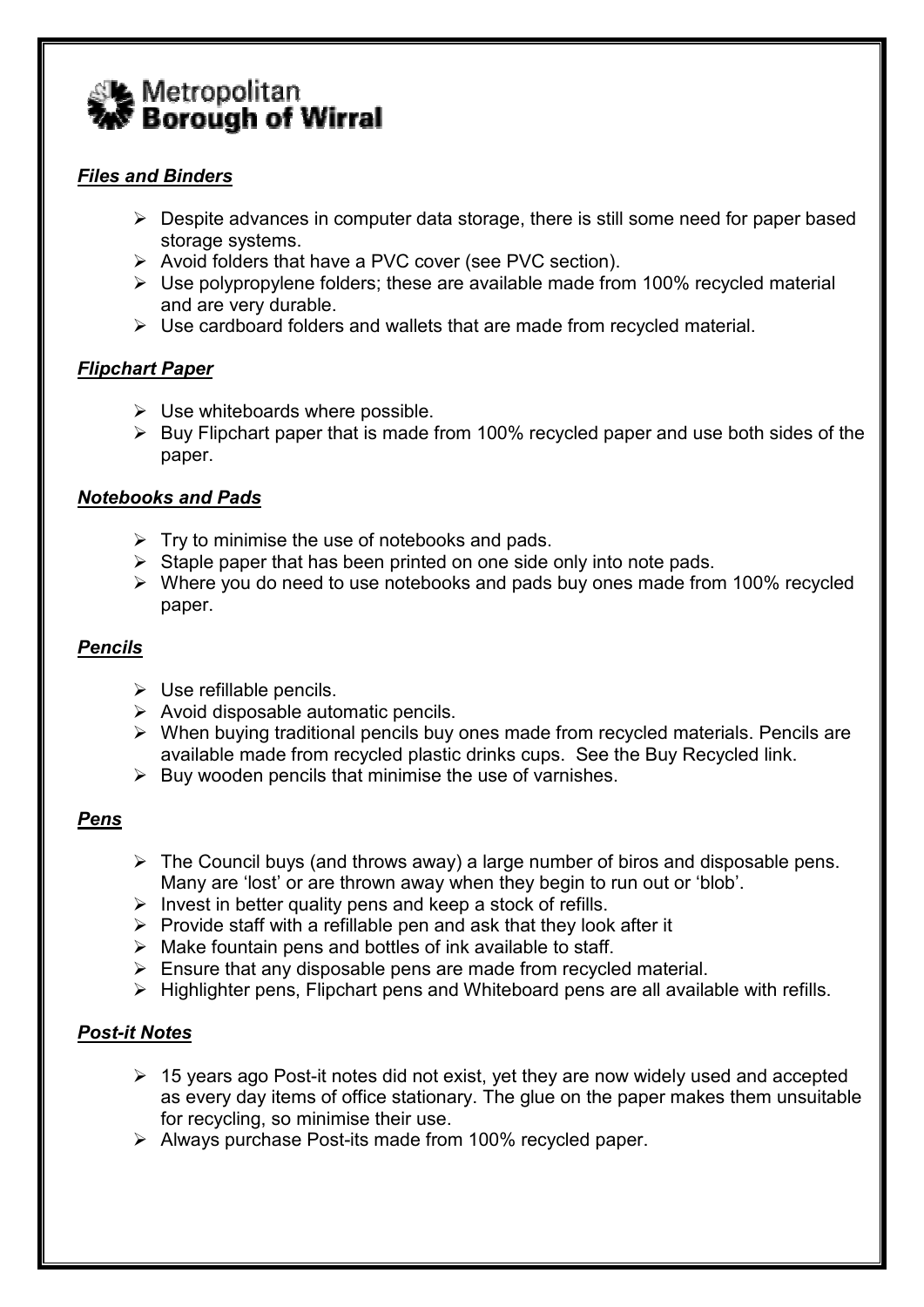

# Toner Cartridges

 $\triangleright$  Toner cartridges for photocopiers and laser printers can be re-manufactured to a quality which matches or exceeds the original. You can make substantial savings from using these products and the used cartridge does not end up in a landfill site.

# Timber

See timber policy (Section 6)

# Cleaning Products

# **Purchasing**

- $\triangleright$  Purchase and use cleaning materials which have the least detrimental effect on the environment.
- $\triangleright$  Ensure that environmental considerations are taken into account in the choice of cleaning chemicals.
- $\triangleright$  Ensure that a risk assessment is carried out for each chemical in accordance with the Control of Substances Hazardous to Health Regulations 1999.
- $\triangleright$  Maintain training programmes and records for all staff using chemicals.
- $\triangleright$  Monitor amount of cleaning materials purchased and periodically review cleaning schedules.
- $\triangleright$  Specify refillable containers and use suppliers who operate a take-back system
- $\triangleright$  Avoid aerosols, specifying pump action sprays wherever feasible.
- $\triangleright$  Specify products which are at least 80% biodegradable and are vegetable based rather than petroleum based.

# Energy Efficiency

# Purchasing

- $\triangleright$  Purchase the most energy efficient equipment available at the time.
- $\triangleright$  Ensure that all new computer equipment incorporates energy reduction features in line with the US Energy Star Standard.
- $\triangleright$  Include whole life costs (operational energy consumption, maintenance and disposal costs) in purchasing decisions of electrical equipment.
- $\triangleright$  Recycle or arrange the re-use of as much electrical equipment as possible.
- $\triangleright$  Encourage energy efficiency.
- $\triangleright$  Specify all white goods purchased to have an energy efficient rating of 'B' or better.
- $\triangleright$  Ensure that all office equipment, e.g. computers, printers, photocopiers, has energy reduction facilities and that these are enabled when in use.
- $\triangleright$  Avoid the purchase of portable appliances where there are existing facilities for staff use, e.g. water heaters, fans, heating appliances.
- $\triangleright$  Where the use of portable appliances is unavoidable, ensure that the appliance is PAT tested before use.
- $\triangleright$  Specify energy efficient lighting when bulbs and fluorescent tubes are replaced.
- $\triangleright$  Where it is necessary to purchase batteries, ensure that these are rechargeable.
- $\triangleright$  Encourage your site's Green team to run energy awareness campaigns for staff.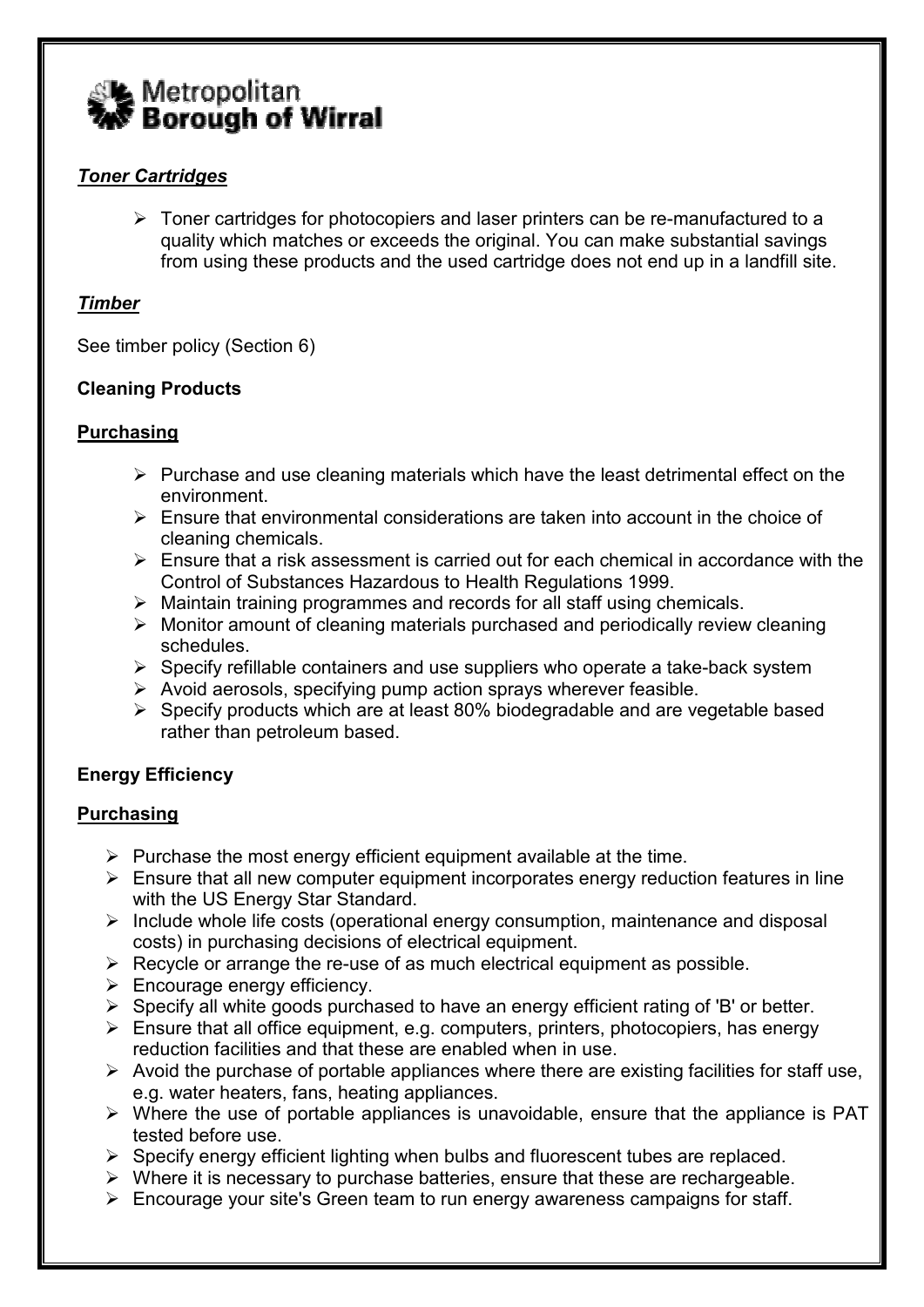# **A** Metropolitan<br>S Borough of Wirral

- $\triangleright$  Arrange training for staff responsible for monitoring utility use.
- $\ge$  Ensure that all electrical equipment is disposed responsibly, through a corporate recycling route if possible.

# Peat

# Purchasing

- $\triangleright$  Alternatives to peat and peat-based products will be sought wherever feasible
- $\triangleright$  The Authority will encourage suppliers and contractors to make steps to eliminate the use of peat as a growing medium.
- $\triangleright$  Avoid peat or peat containing products, unless no viable alternative is available
- $\triangleright$  Products grown in peat, unless no viable alternative is available

# Alternatives to peat and peat-based products

- $\triangleright$  Mulch
- $\triangleright$  Soil Improvers
- $\triangleright$  Growing media
- $\triangleright$  Use of recycled green waste

# **Pesticides**

These are defined as any chemical used to control weeds, fungal growths and insect pests, and are used in agriculture and horticulture. Local Authorities are the biggest users of pesticides outside agriculture.

Nationally some 4,000 acute poisonings occur due to pesticide misuse each year. Many pesticides are water-soluble and can contaminate groundwater; just one teaspoon can contaminate the water supplies of 4,000 people for an hour. Some pesticides have been found to accumulate in the environment and can bioaccumulate along the food chain, adversely affecting the reproductive capabilities of mammals. In addition to this, pesticides can accumulate to such levels in water that they are toxic to fish.

# Before procurement consider:

- $\triangleright$  Is the chemical the only method available? Can alternatives be used such as, thermic weed control, mowing on verges etc. Is biological control an option?
- $\triangleright$  Has the most environmentally friendly active ingredient been chosen? Is the pesticide species-specific or non-residual?
- $\triangleright$  Can the volume of chemical be reduced? Minimising and controlling the use of chemicals can have cost saving benefits.
- $\triangleright$  Many chemicals have the potential to contaminate water. Is there a risk of water pollution? If an illegal chemical has been applied to the ground and finds its way into the local ground water, the Environment Agency does have powers to prosecute.
- Have you carried out a COSHH (Control of Substances Hazardous to Health) Assessment? Hazardous pesticides should be selected and used in accordance with the requirements of COSHH.
- $\triangleright$  Have you identified the risk factors to yourself and the public? All staff involved with the use of chemicals should have had appropriate training.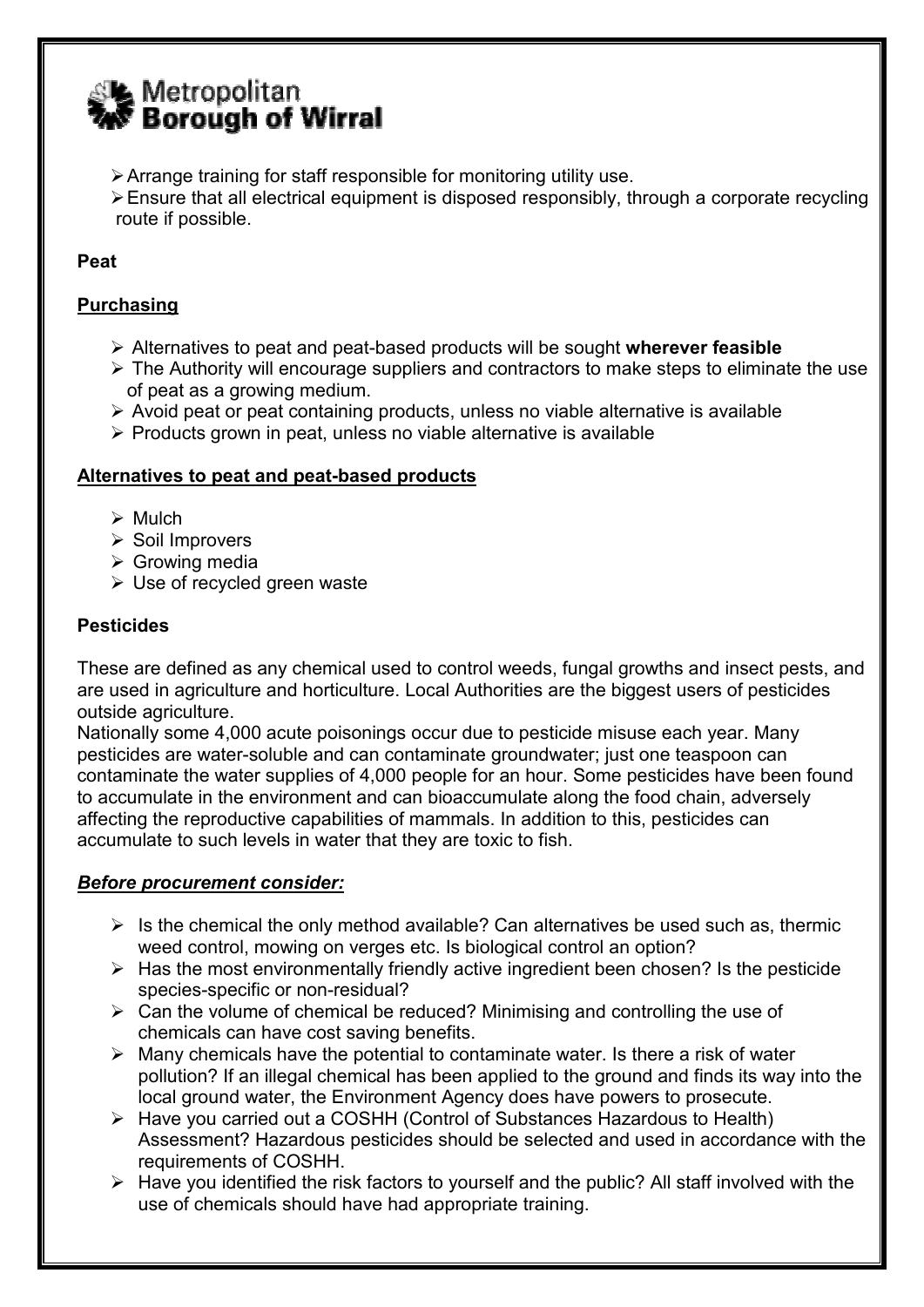# L Metropolitan<br>▼ Borough of Wirral

 $\triangleright$  Have you considered the time of year? Some pesticides have an application period which is specified for use and do not work if applied at the wrong time.

It is important that environmental considerations are taken into account before purchasing pesticides due to the dangers associated with them. Closely controlled pesticide use, minimising the amount of pesticides used whilst maximising the effectiveness of applications, can help to reduce environmental impact.

# **Purchasing**

- $\triangleright$  All UK Red List and EC Black List pesticides are avoided.
- $\triangleright$  A suitably qualified advisor, i.e. Basic Certificate of Competence Certificate in Crop Protection "Amenity" or the equivalent in agriculture, has been contacted. (Please note that many commonly available 'amateur' pesticides do not require an NPTC Certificate of Competence for use or storage but still contain harmful ingredients.)
- $\triangleright$  All contractors and their employees hold a Certificate of Competence as required under the Control of Pesticide Regulation 1986.
- $\triangleright$  The chemicals Atrazine and Simazine are not specified. These active ingredients are now banned from Local Authority use. If in doubt, seek advice!
- $\triangleright$  All users of these products must hold a Certificate of Competence as required under the Control of Pesticides Regulations 1986 (as amended)
- All pesticides must be COSHH assessed (Control of Substances Hazardous to Health Regulations 1999)
- $\triangleright$  All products must be listed within the current UK Pesticide guide (see Pesticide Safety Directorate website: www.pesticides.gov.uk).
- $\triangleright$  Specify non-residual products
- $\triangleright$  Specify species specific products where available
- $\triangleright$  Specify products from suppliers who operate a filling/ disposal service for empty containers
- $\triangleright$  Specify treated timber which has a Treatment Certificate
- $\triangleright$  Avoid UK Red List and EC Black list substances
- Avoid wood preservatives containing lindane, pentachlorophenol or tributyltin oxide

# Plastic Products

# Purchasing

- $\triangleright$  Reduce the specification of plastic products
- $\triangleright$  Wherever possible, products must contain a percentage of recycled plastic
- $\triangleright$  Goods such as waste bins and refuse sacks to be made from 100% recycled plastic
- $\triangleright$  Recycled plastic play equipment and street furniture unless it conflicts with the area in which it is place.
- $\triangleright$  Marker posts, bollards, road cones and signage to be made from recycled plastic.
- $\triangleright$  Avoid plastic products, where there is a more environmentally friendly option available e.g. recycled lever arch files should be purchased, rather than PVC covered files
- $\triangleright$  Avoid plastic products with no recycled content
- $\triangleright$  Avoid disposable plastic products, e.g. cups, where longer lasting and reusable alternatives are available.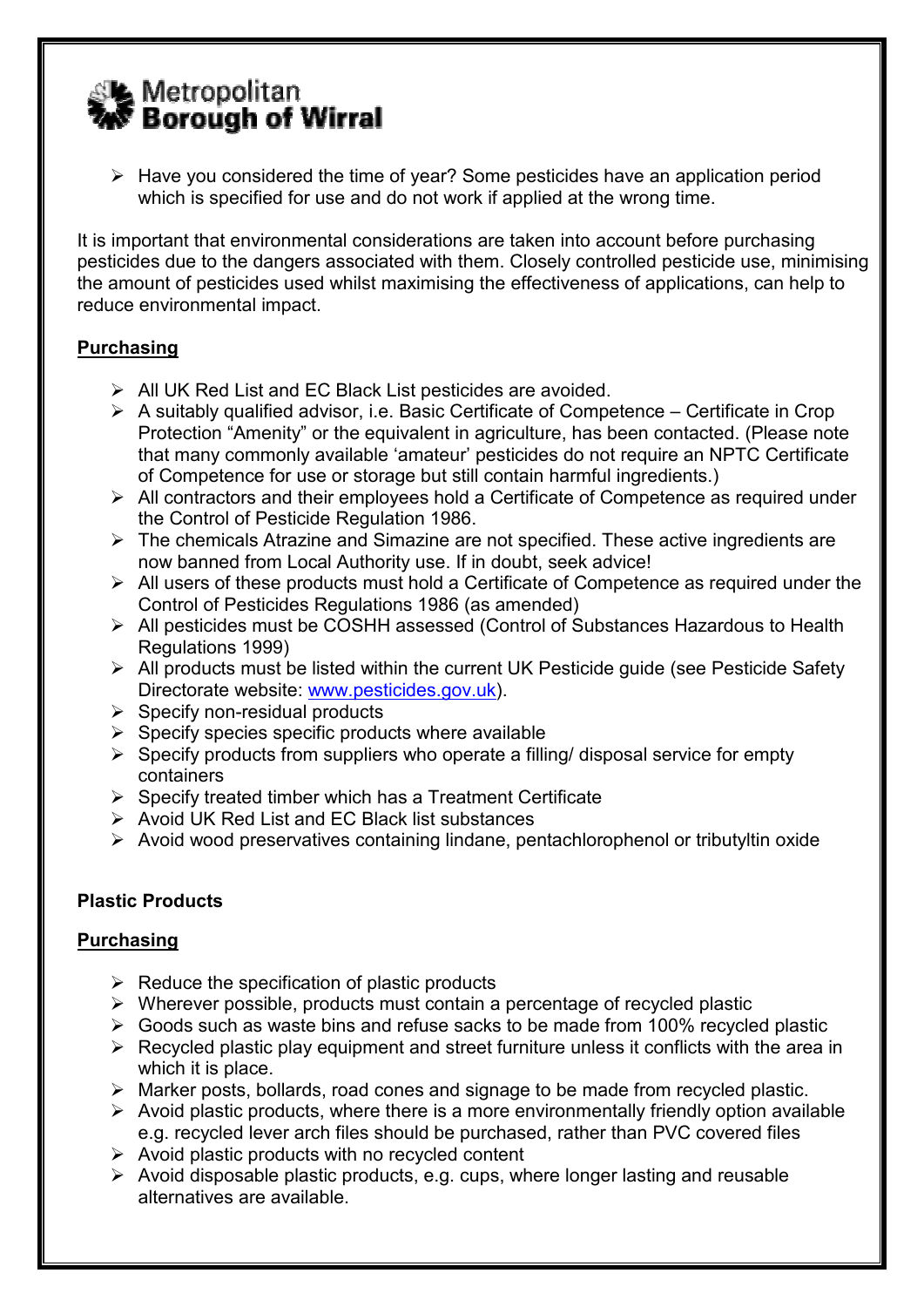

# Asbestos

There are three types of asbestos that are known to have been imported into use in the UKwhite, blue and brown. Blue, brown and white asbestos are all prohibited in the UK.

# Ozone Depleting Chemicals

# Examples

Chlorofluorocarbons (CFCs) a Hydrochlorofluorocarbons (HCFCs)b Halonsa Methyl Bromideb 1,1,1 trichloroethanea

# Uses

- Aerosol propellants; refrigeration and cooling systems; polystyrene, foam and insulation materials; and for dry cleaning solvents used in refrigerants, foam, solvents and fire extinguishers used in fire extinguishers pesticide used to kill soil pests solvent in degreasing agents, adhesives and correction fluids.
- The Chemicals (Hazard and Packaging for Supply) Regulations 1994 include a range of symbols and risk phrases that include identifying a substance 'Dangerous to the Environment'.

#### Vehicles and Plant

The operation of this fleet has a significant impact on the local environment. Air pollution is one of the major impacts associated with transport and vehicle emissions are a fast growing source of local air pollution. Exhaust emissions contain unburnt hydrocarbons and oxides of nitrogen and carbon which contribute to global warming and acid rain. In addition to this some chemicals are directly poisonous and can be linked to asthma and cancer. The Council encourages the conversion of the shuttle bus to LPG. There are a variety of competing opinions concerning 'environmentally friendly' fuels, and the Council has changed fuel buying habits in accordance with prevailing views. Currently Council fuels are now all low sulphur based. In the future this may change as new fuels are available. LPG (liquefied petroleum gas) is already being adopted for some new vehicles in the fleet. In the future CNG (compressed natural gas) and fuel cells may become viable.

# Tips for greener procurement

When thinking about the purchase of new vehicles and plant consider the following:

- $\triangleright$  Is there an alternative other than using vehicles or plant? The main way to reduce vehicle emissions is to cut back on the number of journeys made.
- $\triangleright$  Could a cycle or pedal powered vehicle be used, for example delivery bikes, bike trailers? Some pedal powered vehicles can carry up to a quarter of a tonne.
- $\triangleright$  Specify the right vehicle/equipment for the task. Consider in environmental and economic terms the size, weight, engine capacity and fuel type. What is the smallest engine size suitable for the job? What are the most energy efficient models and fuels?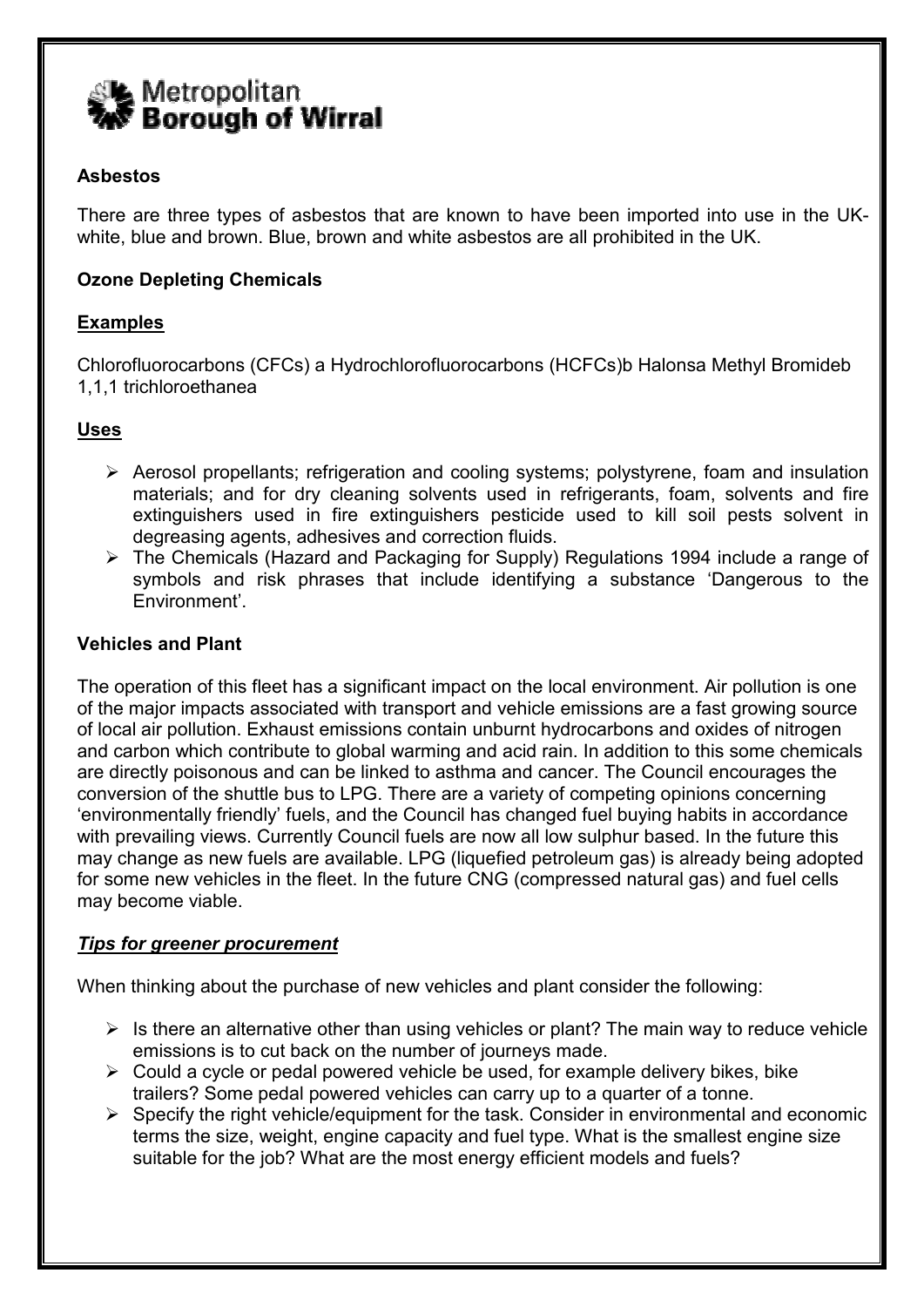

 $\triangleright$  Specify the latest exhaust abatement technology, such as Continuous Regenerating Trap (CRT) for diesel vehicles.

 The use to which the vehicle will be put. To avoid premature replacement, the vehicle needs to be suitable for the purpose it is intended for i.e. is it suitably robust and reliable?

- $\triangleright$  The life expectancy and disposal. What materials have been used in the construction of vehicles/equipment, to what extent can they be recycled?
- $\triangleright$  Financial implication. Consider the whole life costs of vehicles/ equipment before a purchase is made. The purchase price may only be a fraction of the final cost; more energy efficient products last longer and cost less in the long term.
- $\triangleright$  The maintenance requirements. Vehicles need to be serviced regularly to ensure they are performing to their optimum efficiency. Spare parts and components will need to be readily available. Can recycled products be used such as retread tyres and re-refined oil?

# **Training**

As well as specifying the right vehicles/ equipment for the job, consideration should also be given to driver operation training and awareness. The most economical and environmentally friendly vehicle or plant will perform poorly if driven or operated aggressively. Training in fuel economy and emissions control will have cost saving benefits and lead to more environmentally aware drivers.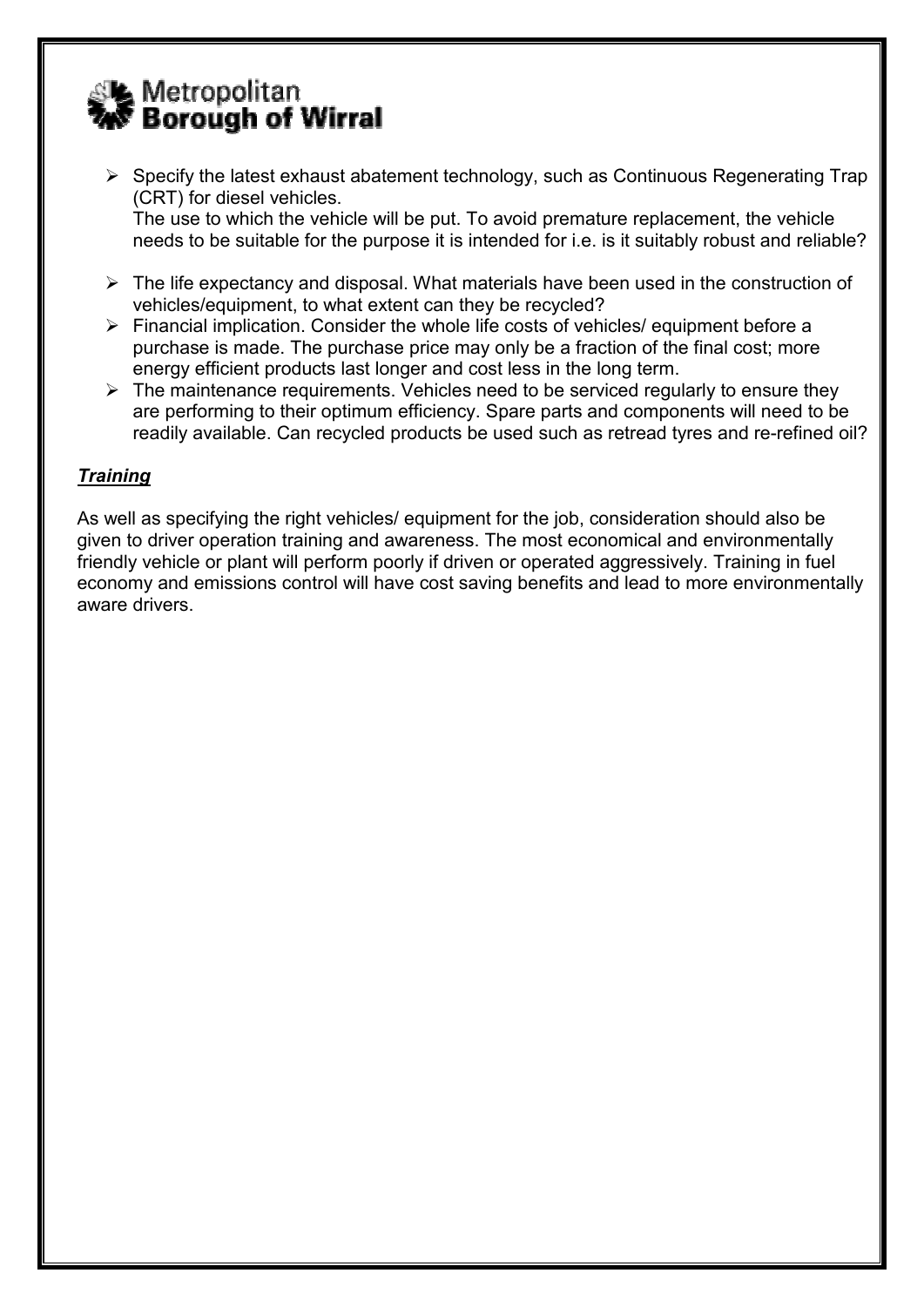

# 6.0 TIMBER PURCHASING POLICY

Explanatory Notes/Guidelines addressing each policy clause are included below. Forest management can be environmentally appropriate and socially beneficial, but it can also be environmentally and socially damaging. This policy recognises the responsibility of this local authority as a consumer of forest products to ensure that we have a neutral if not positive effect on the world's forests.

The clauses of this policy are arranged in the order of preference for timber sources.

# **Policy**

- 1. This Council will give preference to contractors using timber and timber products from sources that have been independently certified by a credible, globally applicable forest certification scheme such as the Forest Stewardship Council (FSC) or equivalent.
- 2. If independently certified timber proves to be unavailable, contractors using suppliers that have adopted a formal environmental purchasing policy and can provide evidence of their commitment to it will be given preference. Alongside this, timber from a known source, with assurance and documented proof that the source forest is well managed will also be given preference. Documentation must be provided to prove that every attempt has been made to obtain certified sources before exploring alternatives. Flexibility in terms of species specification should be pursued.
- 3. Companies growing or using local timber will be given preference when timber from sources noted in 1 and 2 are unavailable. Where certified timber is available locally, source will also be taken into account. (See note 3)
- 4. All officers with responsibility for specifying timber will be required to inform consultants and contractors of this Timber Purchasing Policy, and a suitable method of monitoring contractor success in purchasing timber under this policy will be implemented. (See note 4).
- 5. This Council is committed to monitoring projects to ensure that certified timber is being used when the contractor has committed to this, and setting targets to increase the percentage of timber used in projects from sustainable sources. This policy will also be reviewed periodically in order to mirror changes in the availability of certified products.

# Timber Purchasing Policy Guidance Notes

The Metropolitan Borough of Wirral is committed the sustainability principles of Local Agenda 21 and the economic use of natural resources. A Timber Purchasing Policy has been adopted as part of the Councils Environmental Management Policy. This action will also incorporate the objectives of the Corporate Environmental Management System, and the goal to become certified to ISO 14001 by 2004, of which procurement is an integral part.

The following notes apply to the Timber Purchasing Policy:

 $\triangleright$  All timber products must be from independently certified, well-managed sources where feasible (if it is not deemed feasible the contractor must give a valid reason for this).

The following items are widely available as certified, and must without exception be certified. Contractors can be provided with a list of suppliers who can provide certified versions of these products.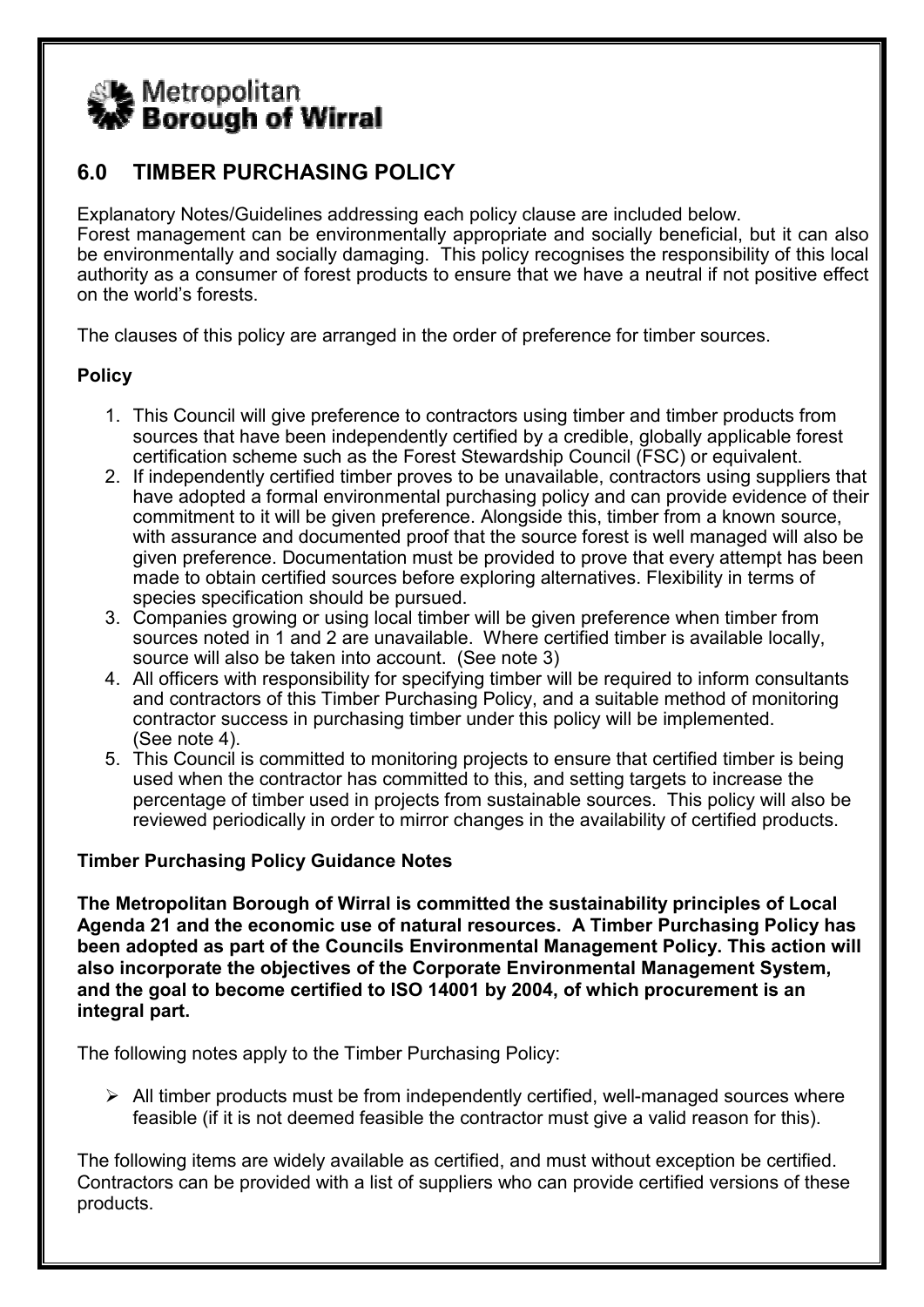

- > Plywood
- $\triangleright$  Construction grade Timber
- $\triangleright$  Softwood, hardwood and laminate flooring
- $\triangleright$  Exterior timber and cladding
- $\triangleright$  Finished interior timber such as skirting and doorframes

The **FSC** is a global certification body, and is widely recognised as the most independent and credible forest certification system. FSC is a non-profit making organisation, and has a board of directors elected from social, environmental and economic members, ensuring that all interest groups are represented. The items listed above are all available as FSC certified.

Certification schemes accredited by FSC also have a chain of custody in place. This means that timber is traceable at every stage in the supply chain, with certificates issued each time the wood passes from one stage in the chain to the next (e.g.: TRADA –Trak). As part of this purchasing policy contractors must ensure that the timber merchant has the relevant chain of custody (COC) number for the timber. If the timber merchant is not certified for COC the COC number for another wholesaler or importer supplying the merchant will be sufficient. This number can usually be found on invoices for the product.

If a COC is not available, other documented proof such as certification by another equivalent scheme that recognises sustainable forest management will be accepted. There are several European countries that have national certification schemes run on similar principles to FSC. Again documented proof of accreditation by these schemes is required.

- 1. Suppliers who are members of the Timber Trade Federations Forests Forever scheme will have in place an acceptable Environmental Policy, as will companies registered to ISO 14001 and members of the WWF 95+ Group. Documented proof of membership and registration will be required. Proof that an attempt has been made to obtain certified timber would be accepted in the form of copies of correspondence to suppliers or similar.
- 2. This authority recognises the importance of supporting the local economy, therefore locally grown timber will be given preference where certified timber is not available. Certain products may be available as both certified and locally grown, in which case proximity of source will be taken into account. Again documented proof will be required.
- 3. Guidance will be given to relevant officers as to the information they should provide to contractors working on, or proposing to tender for Council contracts. Contractors will also be given the relevant information in order for them to source certified products as part of the tendering process. All responses by bidding contractors with reference to this policy will be recorded by an appropriate member of staff.
- 4. In order that use of certified timber is monitored, contractors will be required to have documented proof of timber source on site for checking by the Clerk of Works.
- 5. Contractors are assured that bids will be judged on all the criteria in the specification. This policy is designed to aid us in improving our environmental performance through the competitive tender process.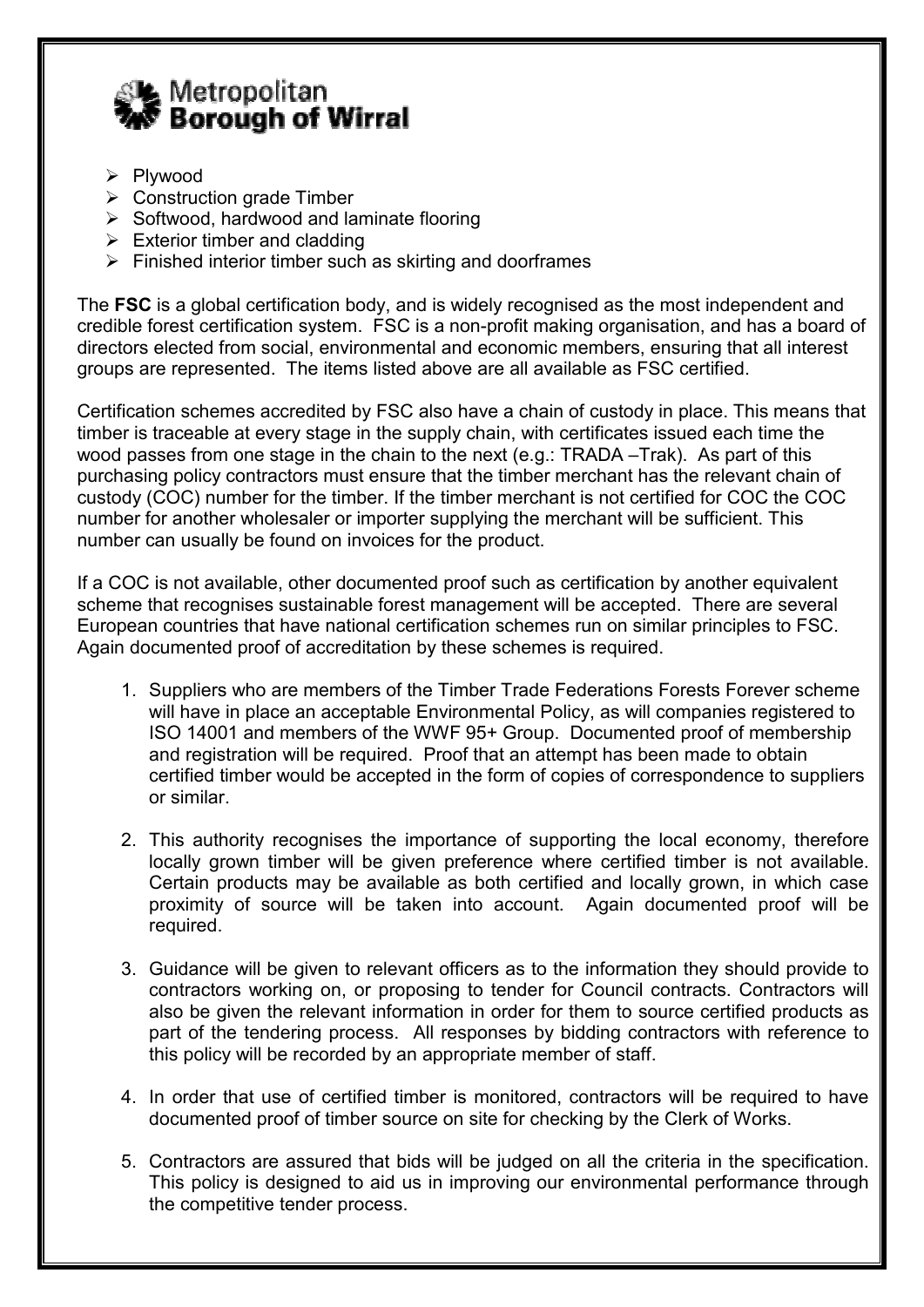

# Tropical Hardwoods (without independent certification)

Any tropic hardwoods purchased for council works should be independently certified as coming from a sustainably managed forest. Examples of certification schemes include those operated by the Forest Stewardship Council (FSC), International Standards Organisation (ISO) and African Timber Organisation. Dust arising from machining of some tropical hardwoods has been identified as a potential carcinogen and should not be specified where less hazardous substitutes exist.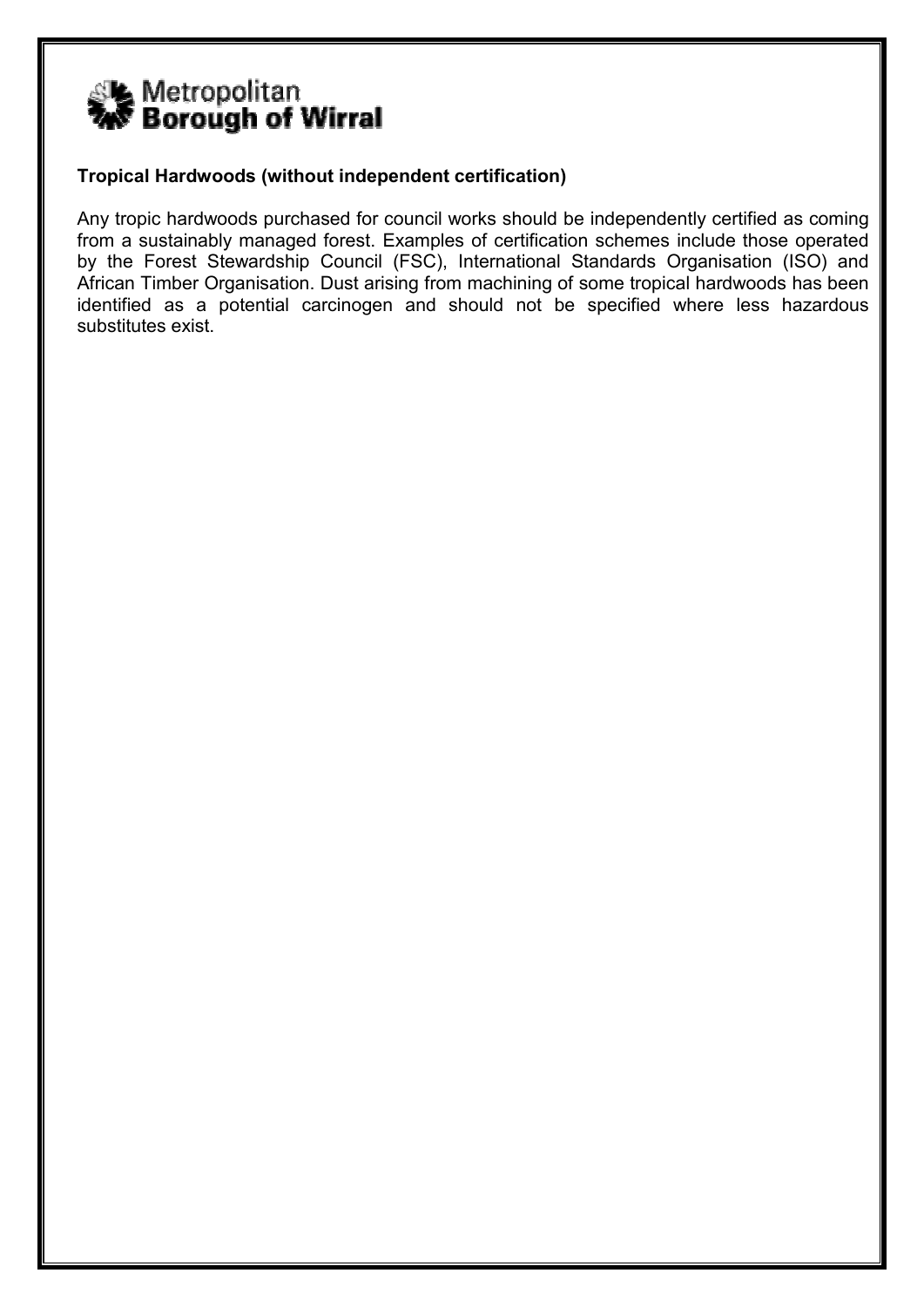

# 7.0 Suppliers and Contractors

# MBW Policy

The Authority has a corporate objective within the Environmental Management System to use its position of responsibility within the Borough to encourage good environmental practice in local businesses.

# Purchasing Officers/Contracts Officers must:

- $\triangleright$  Ensure that all potential suppliers and contractors are given a copy of any Council purchasing policies or procedures that are relevant.
- $\triangleright$  Assess the environmental management and performance of companies that apply to be on select lists.
- $\triangleright$  Specify clearly what is wanted. Environmental standards can be set as part of the specification. These should cover areas such as the use of recycled materials, energy efficiency, ability of the product to be recycled or reused.
- $\triangleright$  Ensure that any products excluded from use by WMBC policies are not included for use by contractors, e.g. certain pesticides, ozone depleting chemicals, tropical hardwood that is not certified as from a sustainable source.
- $\triangleright$  Work in partnership with suppliers and contractors to find alternative products and methods of working that will cause less harm to the environment.
- $\triangleright$  Reduce WMBC environmental impacts by arranging for used goods and their containers and packaging to be collected by the supplier as part of the contract.
- $\triangleright$  Many of us come into contact with suppliers and contractors as part of our daily work. Make sure that they are working to the same environmental standards as we are.
- $\triangleright$  Do not allow bad practice in terms of waste disposal, energy use or wastage of raw materials to go unchecked. It is the Council who will pay the price of any disregard for the environment, both financially and in the loss of credibility for our environmental management.

The above can be ascertained by use of the Supplier Questionnaire available on the Procurement Website.

Groundwork Wirral is helping to "green the supply chain" by offering a range of support to local organisations, including training and mentoring support. They are able to review SME's (small to medium enterprises), giving them an environmental "health check" and helping with the implementation of actions to improve environmental performance.

More information and guidance is available on Environmental Management webpage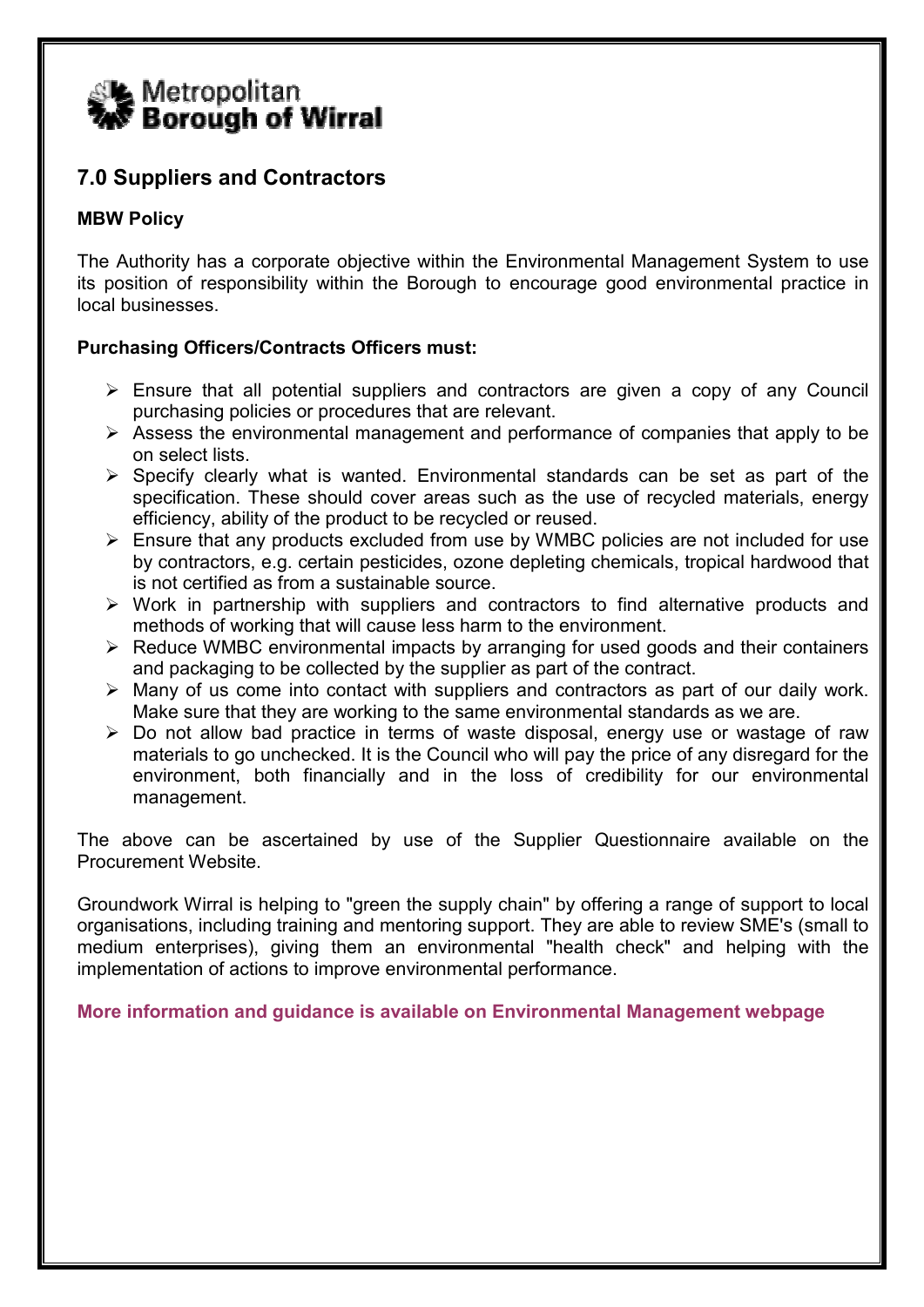

# 8.0 Eliminating Waste

# WMBC Policy

To make more efficient use of resources, particularly water, reducing consumption and waste.

To reduce the environmental impacts of the Authority's waste production.

# Purchasing Officers/Contracts Officers must:

- $\triangleright$  The most efficient approach is to use less. Purchasing less saves natural resources and money.
- $\triangleright$  Before purchasing think about what your objectives are. What are you trying to achieve? Think whether the purchase is really necessary. Can your objectives be met using existing supplies or equipment, perhaps using them in a different way?
- ► Have you considered repair, upgrade or refurbishment? Is there any redundant or underutilised equipment or 'waste' elsewhere in the Council which you could make use of? Have you notified others about surplus equipment that may become available because of your purchase?
- $\triangleright$  If you need to make a purchase, think about what products are available. Have you over specified for the task in hand (a sledgehammer to crack a nut)? Are you ordering the right quantity?
- $\triangleright$   $\cdot$  Don't make a costly mistake by ordering the wrong thing! Is the product fit for the purpose? Can you order on approval? Have you considered a trial before placing an order for a large quantity?
- $\triangleright$  Think about durability. Is the product covered by a long guarantee? Think about making a long guarantee or servicing agreement part of the specification.
- $\triangleright$  Think about operating costs, including energy and water consumption.
- $\triangleright$   $\cdot$  Think about reducing the use of hazardous substances. Use of the least harmful materials will reduce risk and usually environmental impact.
- $\triangleright$   $\cdot$  If you are unhappy with excess packaging, or packaging that cannot be reused or recycled let the supplier know your dissatisfaction or feedback to the CPU.

# Reuse

Reuse or repair helps cut consumption. Make sure you consider reuse and repair before procurement. Look for products which:

- $\triangleright$  can be repaired
- $\triangleright$  can be upgraded
- $\triangleright$  come with clear maintenance instructions
- $\triangleright$  are supported with quaranteed stocks of readily available spares and components for future potential repair
- $\triangleright$  come in packaging which the supplier will take back for reuse, or can be reused or recycled

Try to find alternative uses for unwanted goods and 'waste'. For example:

- $\triangleright$  'waste' single sided photocopies can be reused rather than ordering message pads
- $\triangleright$  cardboard boxes can be reused for storage containers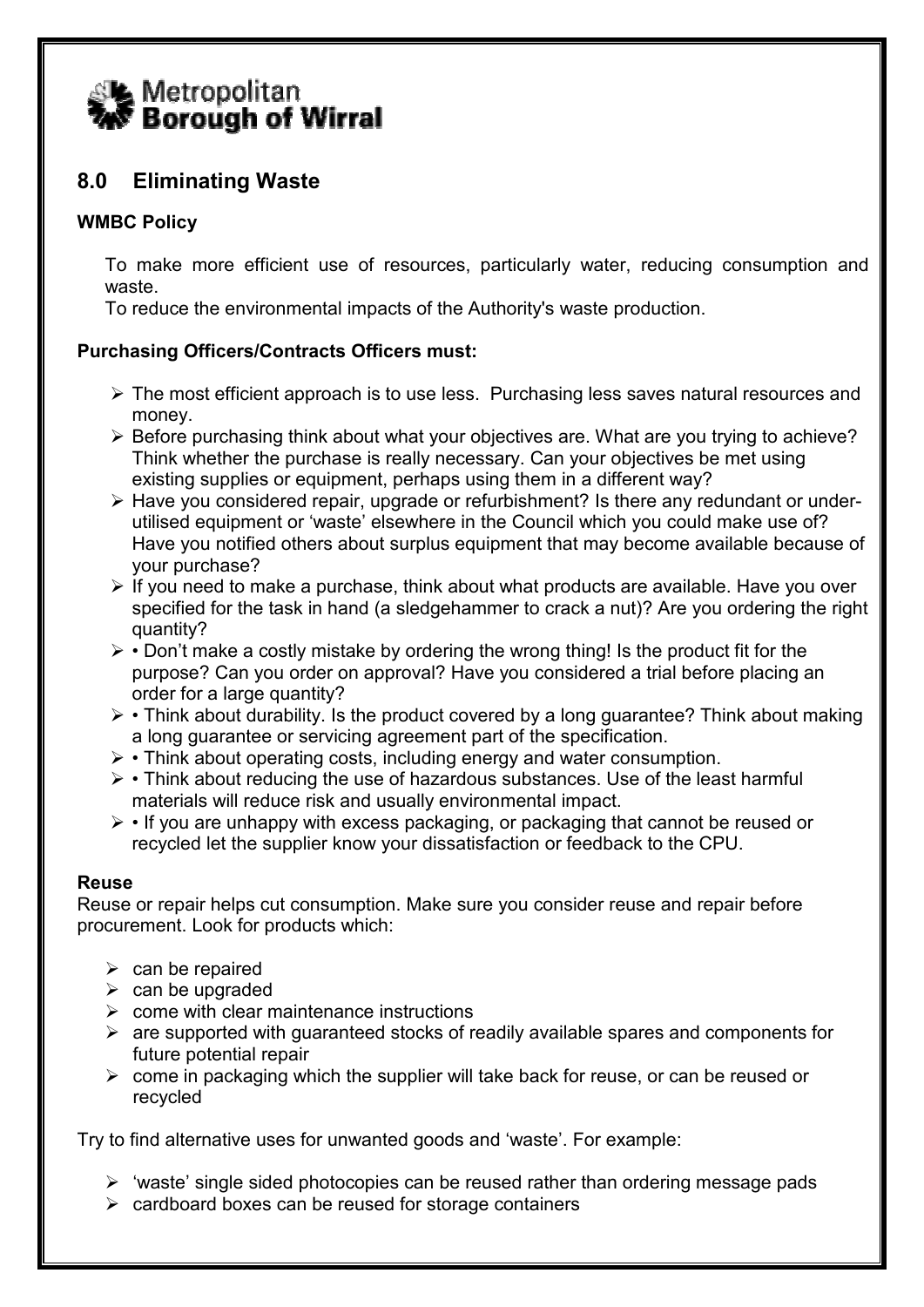

- $\triangleright$  'used' envelopes can be reused for internal circulation
- $\triangleright$  toner and ink cartridges can be refilled
- $\triangleright$  surplus office equipment and furniture is made available for reuse elsewhere in the Council
- $\triangleright$  Have you considered specifying a 'take back' agreement with the supplier to cut disposal costs?

# Recycle

Recycling can cut disposal costs, which will continue to rise as the landfill tax increases year on year. You can assist by both seeking recycled products, and recycling any waste.

- $\triangleright$  Specify and buy recycled products and those containing recycled materials thus helping to create a market for recyclable resources.
- $\triangleright$  Think about whether potential purchases can be recycled after use as this will help cut disposal costs. Many items can be recycled rather then thrown away, for example, office paper, printer and copier cartridges and fluorescent tubes are collected in most council offices.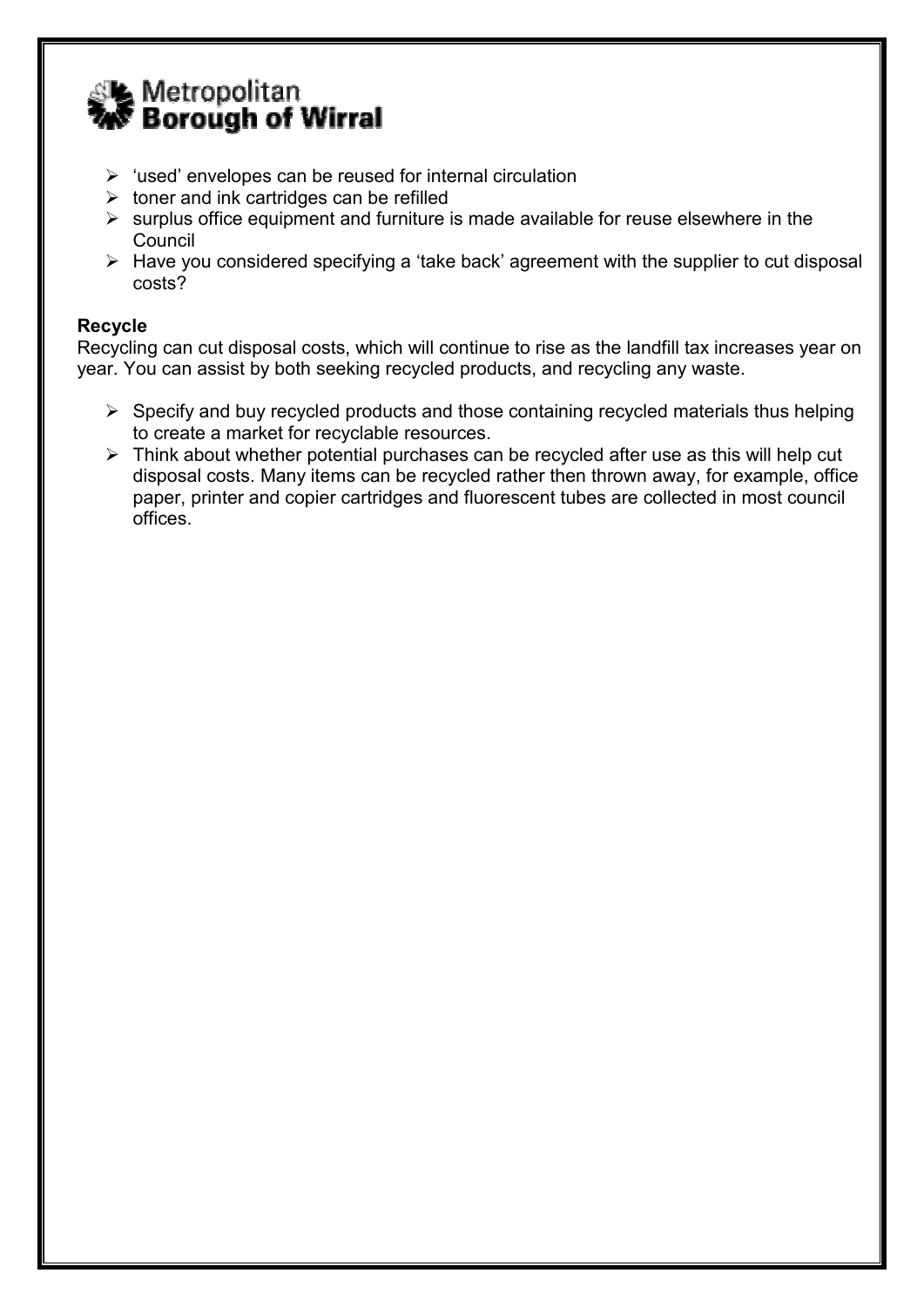

# 9.0 Prohibited Products List

The following products should not be purchased, or used by contractors working for the Council, where an alternative product or method is available. Suppliers should be advised about these 'prohibited' products, they are listed on the procurement website: www.wirral.gov.uk/procurement.

In cases where an alternative product or method is not considered to be a suitable substitute to one on the prohibited list, the onus is on the specifier, supplier or contractor to provide supporting evidence, and seek approval for its use. Approval should be by Executive decision with consultees to include; Executive of Environmental Protection, Chair of the Environmental Performance Group, LA21 Co-ordinator, Chair of the Sustainable Procurement Group and Safety, Risk Manager.

# Pesticides using UK 'Red List' and EC 'Black List' substances

# UK Red List EC Black List

- 1. Mercury and its compounds Mercury
- 2. Cadmium and its compounds Cadmium
- 3. Gamma Hexachlorocyclohexane Hexachlorocyclohexane
- 4. DDT DDT
- 5. Pentchlorophenol Pentchlorophenol
- 6. Hexachlorbenzene Carbon tetrachloride
- 7. Hexachlorobutdiene Aldrin
- 8. Aldrin Dieldrin
- 9. Dieldrin Endrin Endrin
- 10. Endrin Isodrin Isodrin
- 
- 12. Polychlopinated Biphenyls Hexachlorobutdiene
- 13. Dichlorvos Chloroform
- 14. Trichlorobenzene Trichloroethylene
- 
- 
- 17. Tributyltin compounds 1,2-Dicholorthane
- 18. Triphenyltin compounds
- 19. Trifluralin
- 20. Fenitrothion
- 21. Azinphos methyl
- 22. Malathion
- 23. Endosulfan
- 11. Isodrin **Hexachlorobenzene**
- 15. Altrazine Tetrachloroethylene 16. Simazine **Trichlorobenzene** 
	-

# Trade Names

Arcton Freon, Isceon, R11, R12, FCC, Forane and Frigen; Arklone, Fulgene, Kaltron, Fluorisol, Genesolv, Delifrene.Isceon 69-S and 69-L, Suva HP80 and HP81, FX10 Suva MP39 and MP66. BCF, BTM, DTE

A. production of controlled chemicals has now stopped through international agreement B. production limits, bans on certain uses, or phase outs have been agreed.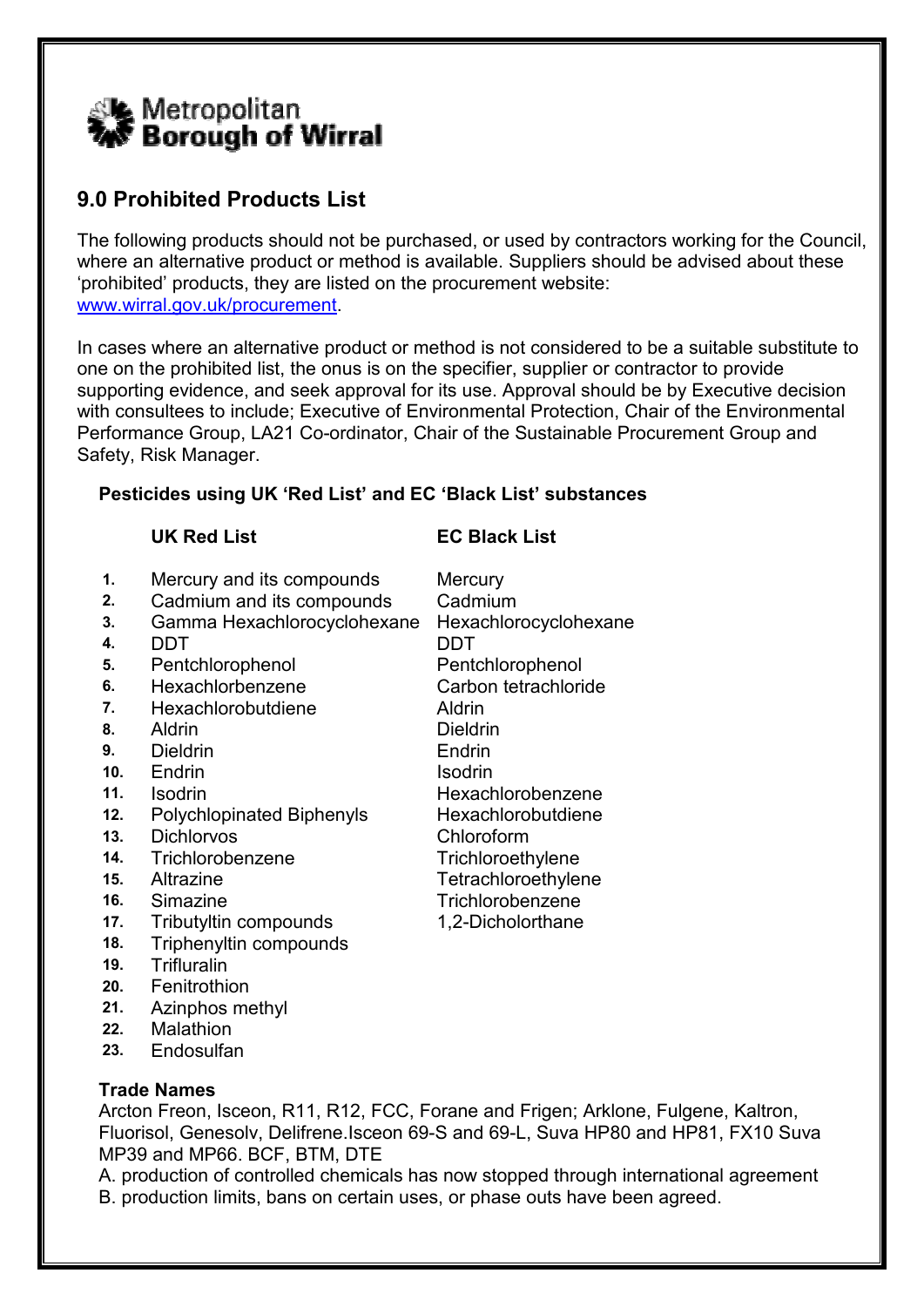

# 10.0 Labels and Standards

- $\triangleright$  Ethical and green purchasing is potentially big business, so beware of unsubstantiated or meaningless 'worthy' claims and marks used to sell products. If in any doubt about the products credentials ask the supplier to provide further information. Common unsubstantiated claims include:
- $\triangleright$  'Environmentally friendly' Check how is it environmentally friendly? Does the claim relate to the products full life-cycle impacts or just one aspect?
- $\triangleright$  'Biodegradable' Many things are biodegradable if left long enough! How long?
- > 'From managed forests' All timber extracted from forest could be termed 'managed'. Are they
- $\triangleright$  sustainably managed? Check for accredited forestry such as the Forest Stewardship Council (FSC)
- $\triangleright$  Kinder to wildlife' How? Watch out for meaningless or misleading statements like 'contains no ...X' or 'X...free'. Often 'X' may have been banned, or may not be used in similar products, or may never have been used!

#### The following list highlights some of the known labels and standards which may be helpful in choosing products with reduced impacts on the environment and people:

# Blue Angel

The world's first eco-label from Germany created in 1977. Products carrying the label are approved by the Umweltbundesamt (German Environmental Protection Agency) with product groups scrutinised by an Eco-Label Jury. Products carrying the label are reviewed every 2 to 3 years. The label is made up of the environmental sign of the United Nations (Blue Angel) with the inscription 'Umwelzeichen' (environmental label) indicating environmental protection features of a product.

# Climate Care

The label indicates that the product contributes little or nothing to global warming. It indicates that a company has paid a small amount in relation to the amount of CO2 they emit to fund projects such as renewable energy and reforestation that reduce emissions by the same amount, making the activity climate neutral.

# EMAS (Eco-Management and Audit Scheme)

A European Community sponsored environmental management scheme open to all kinds of organisations (businesses, public authorities, schools, non-profit organisations, etc.). Accredited organisations have been independently verified as fulfilling the requirements of the scheme relating to their policy towards management of environmental impacts. The scheme is similar to ISO14001 but requires some additional commitments including the production of a satisfactory public environmental statement.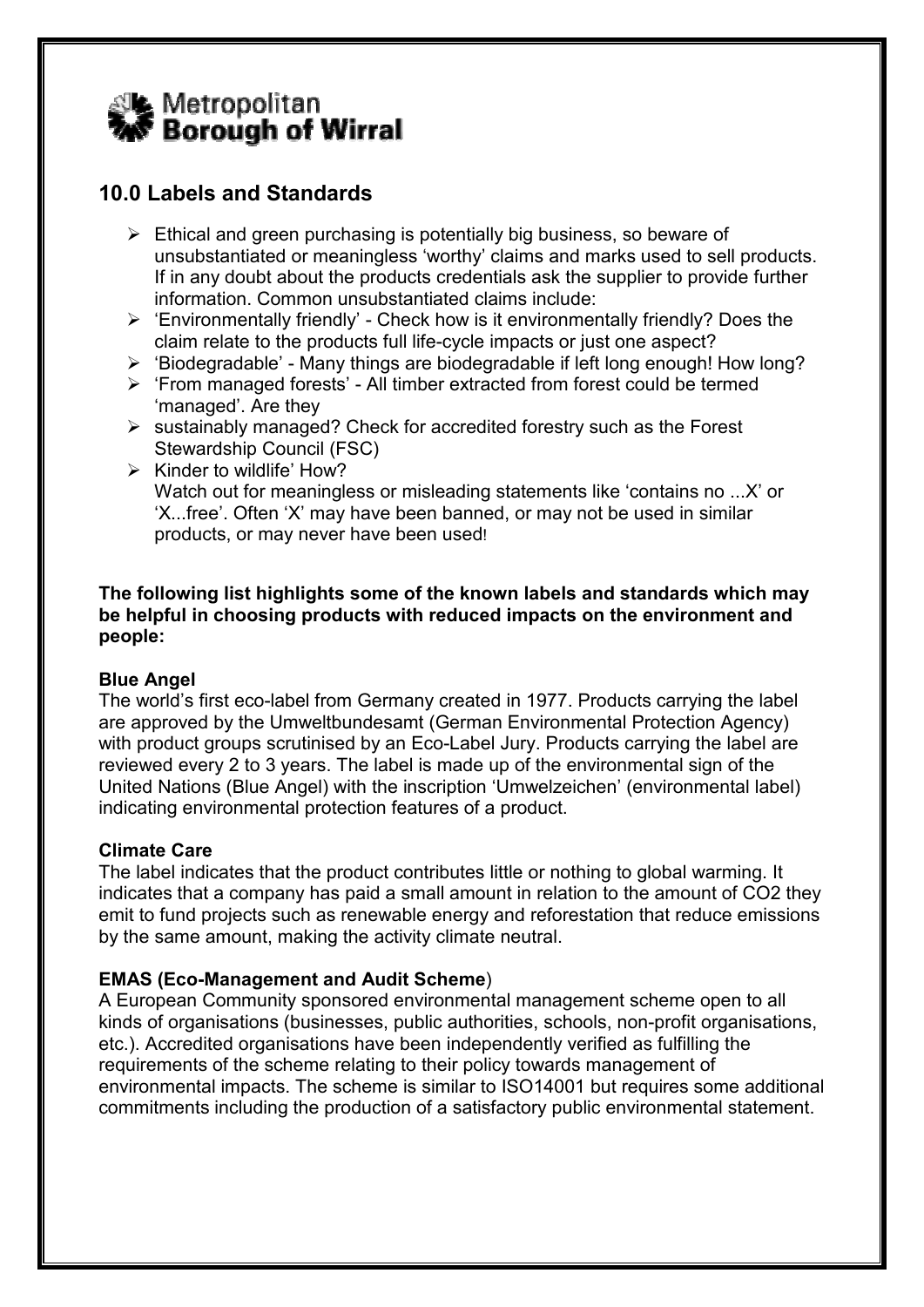

# Energy Star

An American trademark label scheme sponsored by the US Department of Energy and Environment Protection Agency used to promote more energy efficient products.

#### Environmental Choice

Canada's Ecolabel established in 1988. Manufacturers must meet widely endorsed guidelines before being granted a license to use the label. This license is reviewed annually. The symbol is based on a Maple leaf comprised of three doves.

# European Union Eco-Label

A voluntary scheme enabling European consumers to easily identify officially approved green products across Europe. It was introduced in 1993 and award of the label is based on an assessment of environmental burden of products over their complete life cycle. It allows manufacturers to show and communicate that their products respect the environment. The symbol is a stylised flower with the EU's stars and a letter 'E' as the flower's head.

# European Energy Label

A European Community labelling scheme for household appliances. The scheme is currently compulsory for sales or hire of fridges, freezers, washing machines, washer dryers and tumble dryers. The label includes a coloured indication scale ranging from 'A' (green) most efficient to G (red), least efficient. It also shows the estimated energy consumption in kilowatt hours per year in figures, and may include a noise rating.

#### Fairtrade

The Fairtrade mark is an ethical labelling scheme operated by the charity Fairtrade Foundation. Products must meet a strict set of criteria relating to fair wages, minimum health and safety standards, fair prices paid to producers, a long term trading commitment and good environmental standards. A variety of products are available meeting Fairtrade standards including tea, coffee, chocolate and cocoa. The mark is based on 2 interlocked 'F's above the subtitle 'Fairtrade'. Wirral have ambitions to become a Fairtrade Borough by March 2005.

# Forest Stewardship Council (FSC) Standard

An independent not for profit organisation comprised of various interest groups including those representing environmental, timber, forest product and indigenous peoples groups. FSC sets forest management standards and accredits independent certification bodies which carry out forest management certification and monitor the supply chain. Their labelling scheme assures consumers that timber and wood products come from these forests.

# Green Seal

A mark of approval from American non-profit environmental labelling organisation called Green Seal. Environmental standards for products are set based on a public review process, involving public private and voluntary sector interests. Products are certified using these standards. The circular mark includes the words 'Green Seal' above a tick.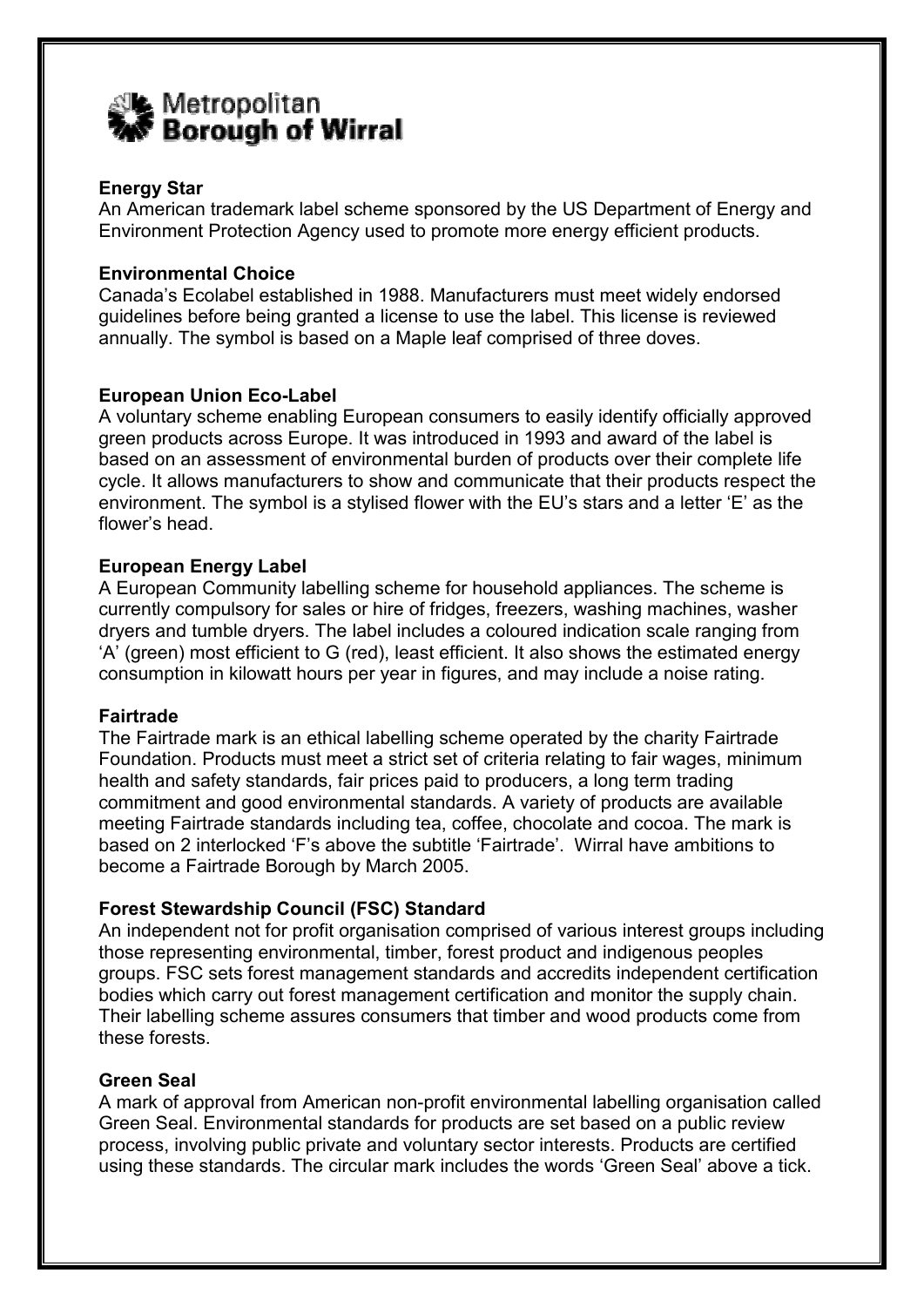

# IS0 14001

An environmental management system from the International Standards Organisation. Organisations which are ISO14001 approved have been independently certified as meeting the standard which relates to how organisations manage their environmental impacts.

# Marine Stewardship Council (MSC) –

An independent, global, non-profit organisation founded in 1997 by Unilever and WWF (the international conservation organisation). The MSC uses an eco-label to reward environmentally responsible fishery management and practices. To gain certification, fisheries must meet the MSCs environmental standard, which is based on the FAO Code of Conduct for Responsible Fisheries. The logo is a distinctive blue roundel enclosing a 'fish tick' symbol and the text 'Marine Stewardship Council.

# The National Association of Paper Merchants (NAPM)

(www.napm.org.uk/info) offers certification to all branded papers and boards which comply with its definition of recycled paper. The scheme was launched in 1990. To be awarded the mark the paper or board must be made from a minimum of 5% genuine post consumer waste paper or board. Genuine waste is defined as:

- $\triangleright$  Converted waste paper which has left the mill and has become waste during a converting process such as cutting to make a commercial order.
- $\triangleright$  Printers' waste printed or unprinted waste collected from a printing operation.

 Domestic or office waste collected from homes and offices. Under NO circumstances can mill broke (waste that has never left the paper mill) contribute to genuine waste.

# Useful Contacts:

If you are concerned about misleading product claims: contact Trading Standards

If you need advice on the use of hazardous substances, or the implementation of labels contact: the Corporate Health, Safety & Hazards Manager on 0151 606 2071.

If you are concerned about the clarity, quality or accuracy of the labelling of such products: contact Trading Standards on 0151 691 8020.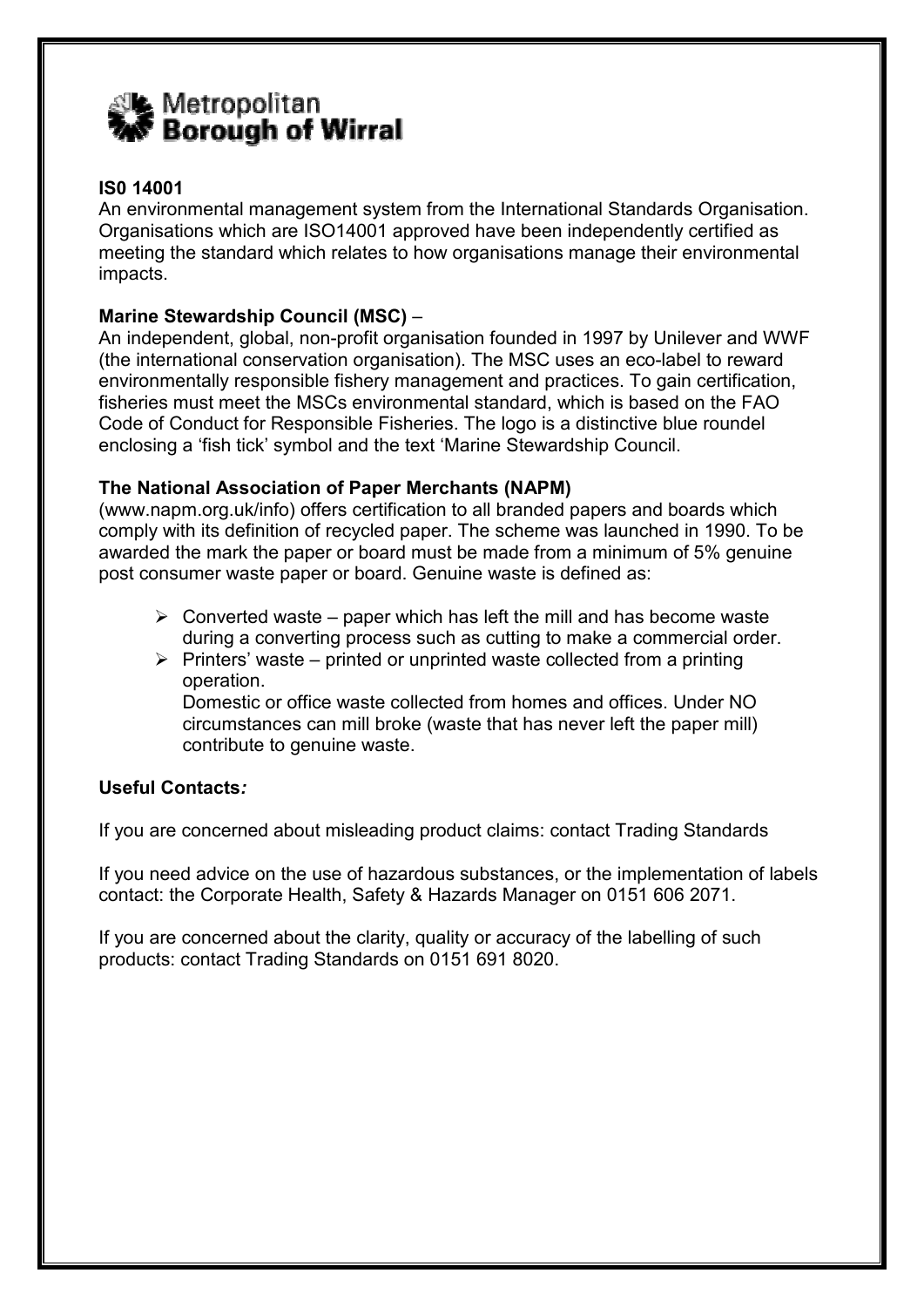# Letropolitan �� Borough of Wirral

# 11.0 Contract & Legal Issues

# Award Criteria

In the UK, each Local Authority can decide on their own technical criteria when allocating contracts, including the amount of emphasis placed on environmental criteria. Environmental considerations are legitimate for all contracts providing that:

- $\triangleright$  They apply equally to all suppliers and contractors.
- $\triangleright$  Competition is not distorted or restricted.
- $\triangleright$  Brand names are not specified.
- $\triangleright$  Specifications do not refer to matters outside the contract.

# Best value

The Council has a duty to tax payers to ensure best value for money, and the contract should be awarded to the most economically advantageous. However, the cheapest may not necessarily be the best option, quality could be poor and running costs may be high. In some cases, a product that has a reduced impact on the environment may initially be more expensive but could cost less in the long term if the full life-cycle cost is taken into account.

# Specifying for greener products

Brand names should be avoided when specifying for "greener" products, instead specify what the product does or refer to generic product types or ingredients. To prevent competition becoming restricted, competitive quotes must be obtained for the same type of product. All contractors and suppliers should have access to the specifications in advance of the tender procedures so they can price their goods and services accordingly.

# Contract compliance

When awarding contracts, "non-commercial" matters should not be taken into consideration. Therefore the Council only has control over the goods and services that are contracted and cannot expect suppliers to abide by Council specifications and policies in work carried out for other clients.

# **Misconduct**

If a supplier or contractor has been convicted of an offence of professional misconduct, according to the Public Procurement Directives, they can be eliminated from the tender procedures. Contractors and suppliers should comply with all environmental legislation; non-compliance qualifies as professional misconduct, and can result in exclusion from tender procedures, or a contract being terminated.

# Working with suppliers and contractors

Whilst it is important that environmental considerations do not make it unreasonably difficult for outside contractors to bid for contracts, it should be recognised that the Council can encourage suppliers and contractors to consider their own environmental performance.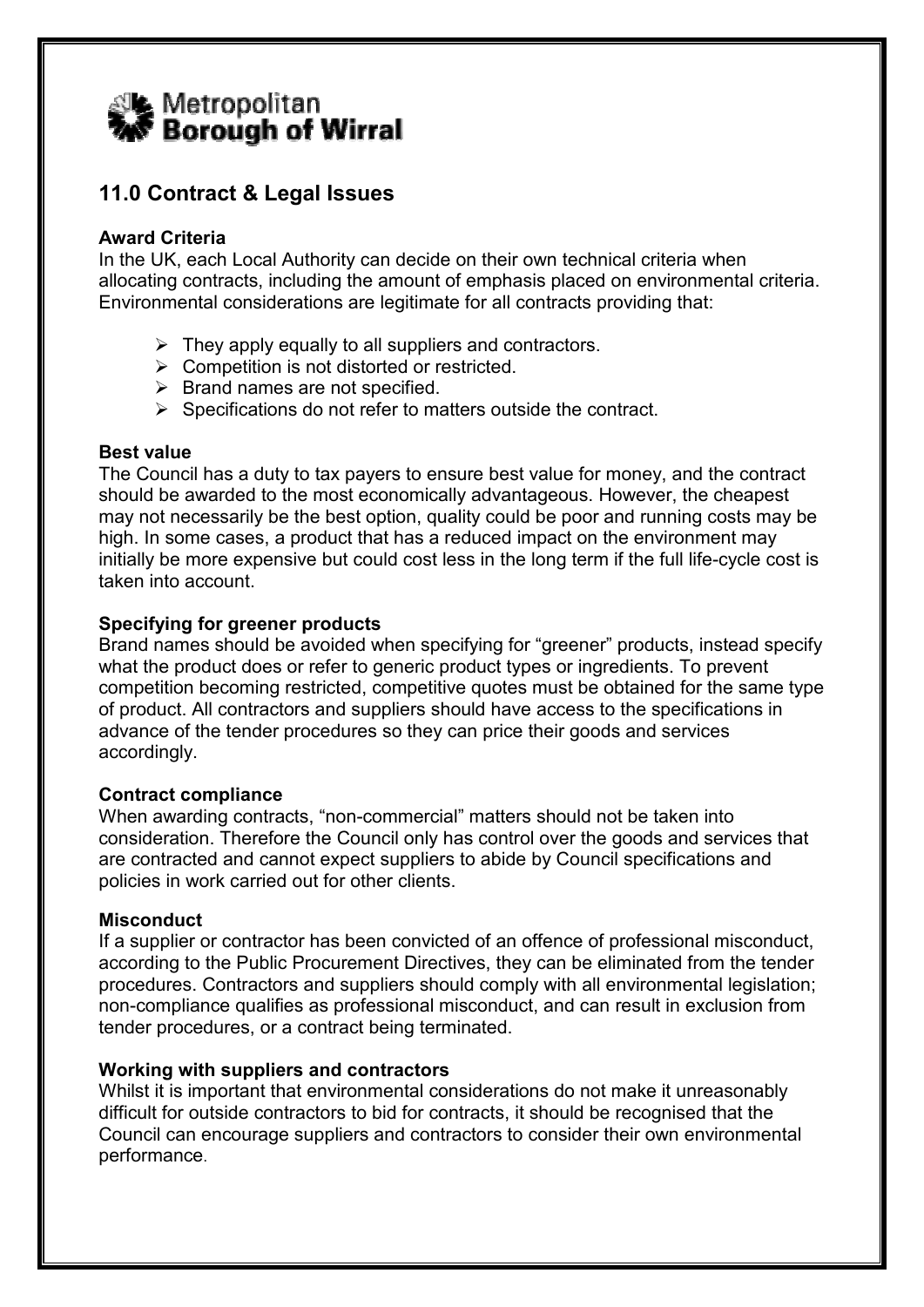

# Where possible:

- $\triangleright$  Ensure all potential suppliers and contractors have a copy of the purchasing guide.
- $\triangleright$  Specify clearly what is wanted and ensure all appropriate legislation is addressed.
- $\triangleright$  Use environmental performance as part of the evaluation for suppliers and contractors. What steps are they taking to reduce their impact on the environment?
- $\triangleright$  Ask suppliers if there are alternative products which have less impact on the environment.
- $\triangleright$  Ensure that substances banned by the Council are not used by contractors and that contractors using hazardous substances have carried out a COSHH Assessment.
- $\triangleright$  Review environmental specifications before a contract is reissued.
- $\triangleright$  Ensure suppliers have completed a Supplier questionnaire

# Contract Clauses

Under Metropolitan Borough of Wirral Contract Procedure Rules Standard Conditions of Contract, the following clauses must be included.

# ENVIRONMENTAL ISSUES

- 1. The Council expects that all contractors for the supply of goods and services will uphold the principles of sustainable development and comply with all environmental legislation, to include but not be limited to the Environmental Protection Act 1990.
- 2. The Council reserves the right to terminate any contract where a contractor is found to be in direct contravention of such principles and legislation.
- 3. The Council maintains a list of prohibited environmentally damaging products which should not be used by contractors unless by prior agreement with the Council. Copies of the list of prohibited products are available upon request.

# EQUAL OPPORTUNITIES

The Supplier shall:

- $\triangleright$  At all times provide the service in accordance with the council's commitment to equal access to services for all sections of the community.
- $\triangleright$  Make sure that no section of the community is denied access or receive a poorer service on the grounds of race, gender or disability.
- $\triangleright$  Establish adequate managerial and supervisory arrangements for staff to be made aware of and to comply with the council's service delivery objectives.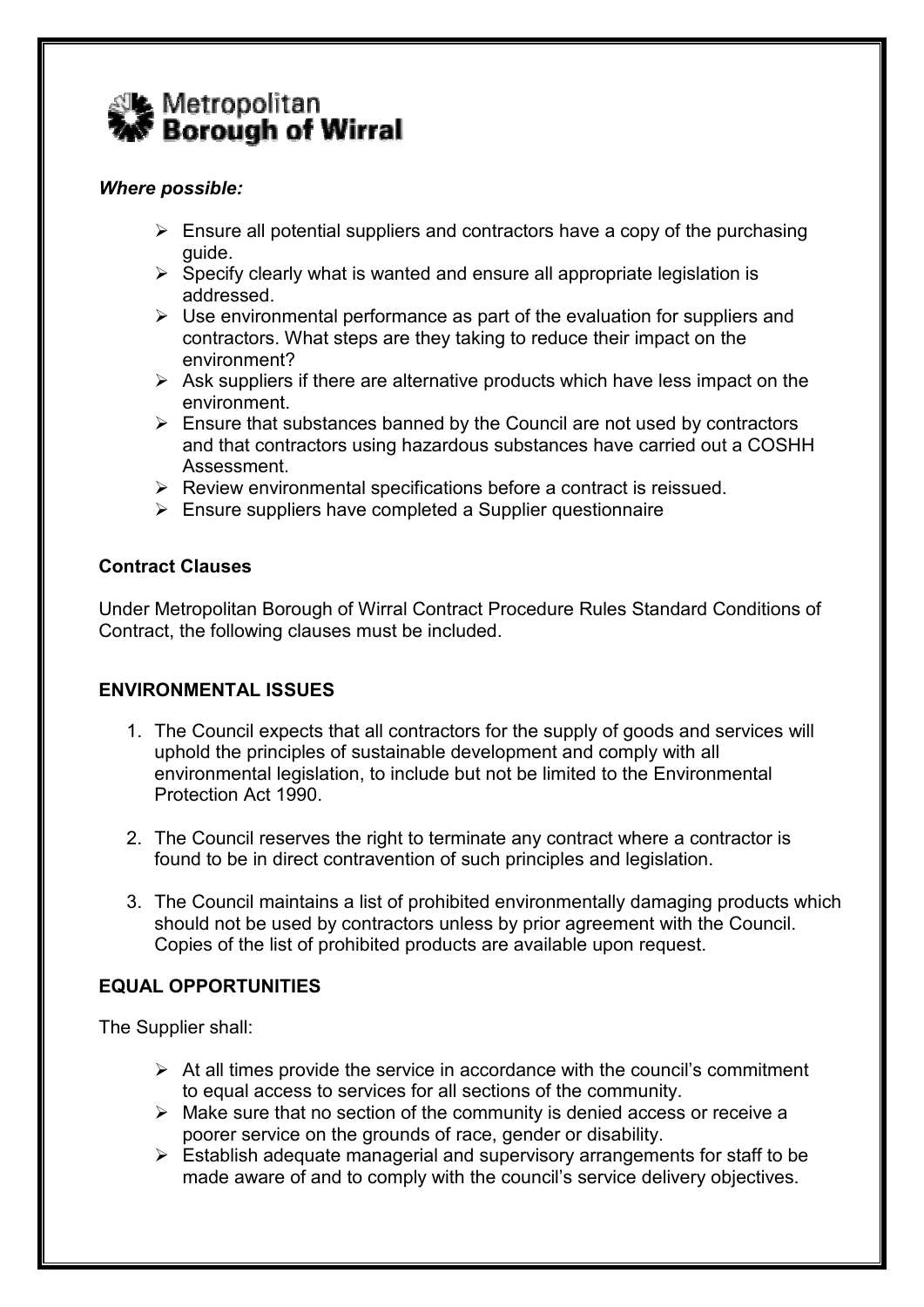# ୁ୍ା≰ Metropolitan<br>**?w Borough of Wirral**

- $\triangleright$  Ensure that sufficient, instructed and competent staff are available to provide services to all sections of the community including those who do not speak English.
- $\triangleright$  If required, attend regular meetings with equal opportunities staff and local community groups to discuss the service and improvements to it.
- $\triangleright$  Provide any information regarding the delivery of services to ensure the council meets its statutory obligations under section 71 of the Race Relations Act 1976 as amended by the Race Relations (Amendment) Act 2000.
- $\triangleright$  Support and co-operate with council initiatives aimed at improving services (and/ or access to services) to different groups in the community.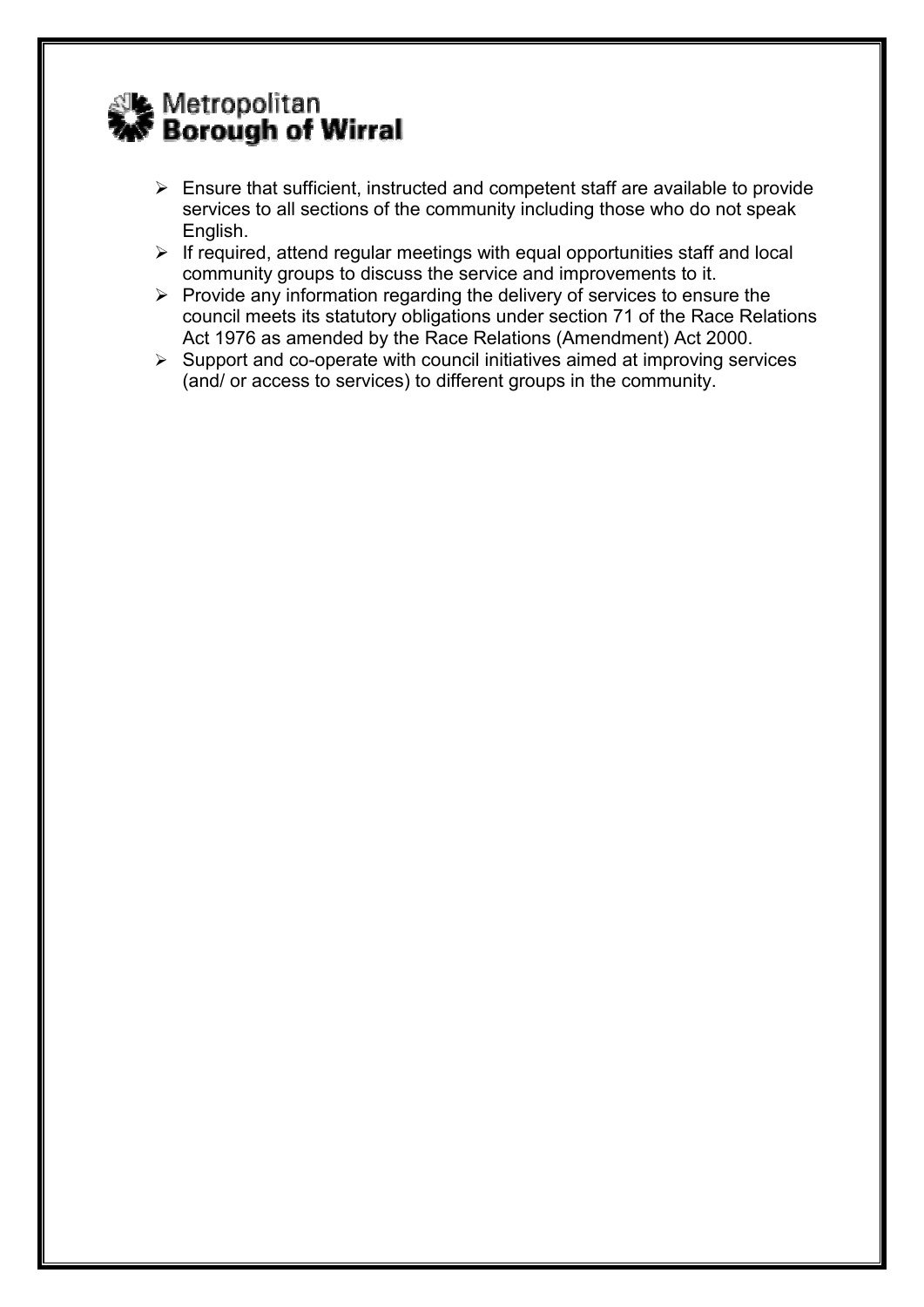

# 12.0 Common Questions on Environmental Purchasing

Most people would like to be 'greener' consumers, but are often worried by issues such as cost, quality, legal requirements and misleading 'green' claims about a product.

Here are answers to some common questions:

# Q: Don't 'green' products cost more?

There can be significant cost savings from taking an environmentally aware approach to purchasing. 'Green' products are often more energy efficient, and cost less in the longterm. If you take the full 'life-cycle' cost it is often better to pay slightly more initially to secure the long-term financial benefits. There is a rapidly growing market for environmentally sensitive products, and costs are falling as a result. For example, recycled paper now costs the same or less than virgin paper. As a large consumer the Metropolitan Borough of Wirral can lead the market for 'greener' products and benefit from the reduced prices. Buying 'green' also means buying less. There are a number of ways of reducing consumption of new products. You could repair or re-use existing equipment (e.g. office furniture), specify more durable and re-usable items (e.g. rechargeable batteries, long-life/low-energy light bulbs) or change working practices to reduce the need for goods.

# Q: I'm concerned about the quality and performance of 'green' products. How can I be sure that these products will work?

It is important that all products perform satisfactorily. Quality remains a key consideration in the purchase and specification of products. There have been substantial improvements in 'green' technology and many excellent and effective alternatives are available. It is also worth re-examining our quality thresholds. Do we really need to use glossy paper, do our cleansing materials need artificial perfumes?

#### Q: Many manufacturers make claims and counter claims about the 'green credentials' of their products. How do I know which products are the least damaging to the environment?

All products have an effect on the environment in some way, but some cause less damage than others. The best way to assess a product is through a 'life-cycle analysis' of its impact on the environment, i.e. at the production, distribution, consumption and disposal stages. There are agreed and certified standards for many products.

# Q: Can the Council impose environmental conditions on contractors?

Wirral Borough Council going for ISO14001 in 2004, an environmental management system and expects its contractors to adopt similar environmental standards. It is perfectly legal to include environmental conditions in a contract to provide a service to the Council so long as they meet these conditions:

- $\triangleright$  They apply equally to all potential contractors;
- $\triangleright$  They are not anti-competitive: that is, they do not make it unreasonably difficult for outside contractors to bid for contracts;
- $\triangleright$  They do not specify brand products (they should refer to generic product types or ingredients);